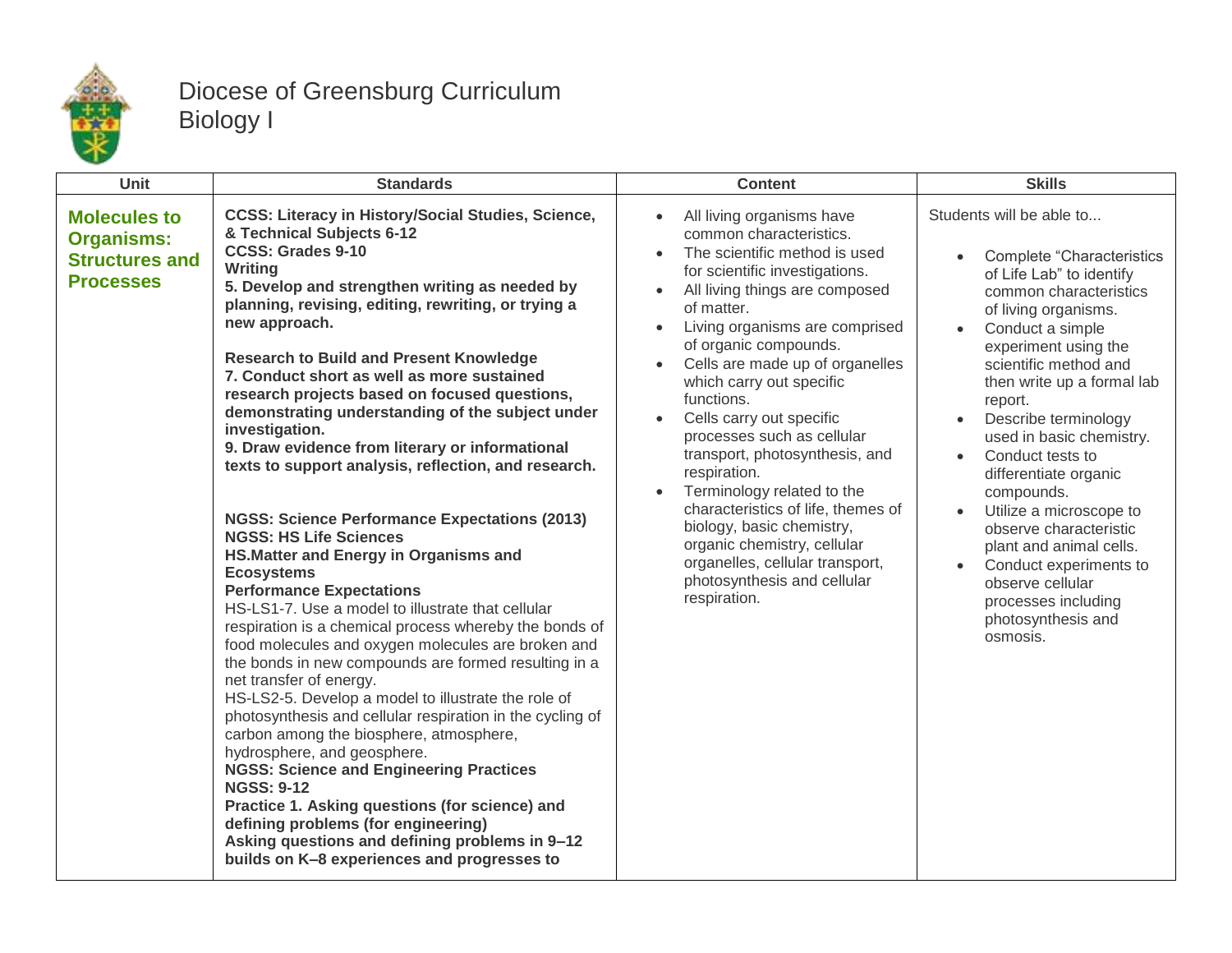| <b>Unit</b> | <b>Standards</b>                                                                                                                                                                                                                                                                                                                                                                                                                                                                                                                                                                                                                                                                                                                                                                                                                                                                                                                                                                                                                                                                                                                                                                                                                                                                                                          | <b>Content</b> | <b>Skills</b> |
|-------------|---------------------------------------------------------------------------------------------------------------------------------------------------------------------------------------------------------------------------------------------------------------------------------------------------------------------------------------------------------------------------------------------------------------------------------------------------------------------------------------------------------------------------------------------------------------------------------------------------------------------------------------------------------------------------------------------------------------------------------------------------------------------------------------------------------------------------------------------------------------------------------------------------------------------------------------------------------------------------------------------------------------------------------------------------------------------------------------------------------------------------------------------------------------------------------------------------------------------------------------------------------------------------------------------------------------------------|----------------|---------------|
|             | formulating, refining, and evaluating empirically<br>testable questions and design problems using<br>models and simulations.<br>Ask questions that can be investigated within the<br>scope of the school laboratory, research facilities, or<br>field (e.g., outdoor environment) with available<br>resources and, when appropriate, frame a hypothesis<br>based on a model or theory.<br>Practice 2. Developing and using models<br>Modeling in 9-12 builds on K-8 experiences and<br>progresses to using, synthesizing, and developing<br>models to predict and show relationships among<br>variables between systems and their components<br>in the natural and designed worlds.<br><b>Practice 3. Planning and carrying out</b>                                                                                                                                                                                                                                                                                                                                                                                                                                                                                                                                                                                       |                |               |
|             | investigations<br>Planning and carrying out investigations in 9-12<br>builds on K-8 experiences and progresses to<br>include investigations that provide evidence for<br>and test conceptual, mathematical, physical, and<br>empirical models.<br>Plan and conduct an investigation individually and<br>collaboratively to produce data to serve as the basis<br>for evidence, and in the design: decide on types, how<br>much, and accuracy of data needed to produce<br>reliable measurements and consider limitations on the<br>precision of the data (e.g., number of trials, cost, risk,<br>time), and refine the design accordingly.<br>Make directional hypotheses that specify what<br>happens to a dependent variable when an<br>independent variable is manipulated.<br>Practice 6. Constructing explanations (for science)<br>and designing solutions (for engineering)<br><b>Constructing explanations and designing solutions</b><br>in 9-12 builds on K-8 experiences and progresses<br>to explanations and designs that are supported by<br>multiple and independent student-generated<br>sources of evidence consistent with scientific<br>ideas, principles, and theories.<br>Make a quantitative and/or qualitative claim regarding<br>the relationship between dependent and independent<br>variables. |                |               |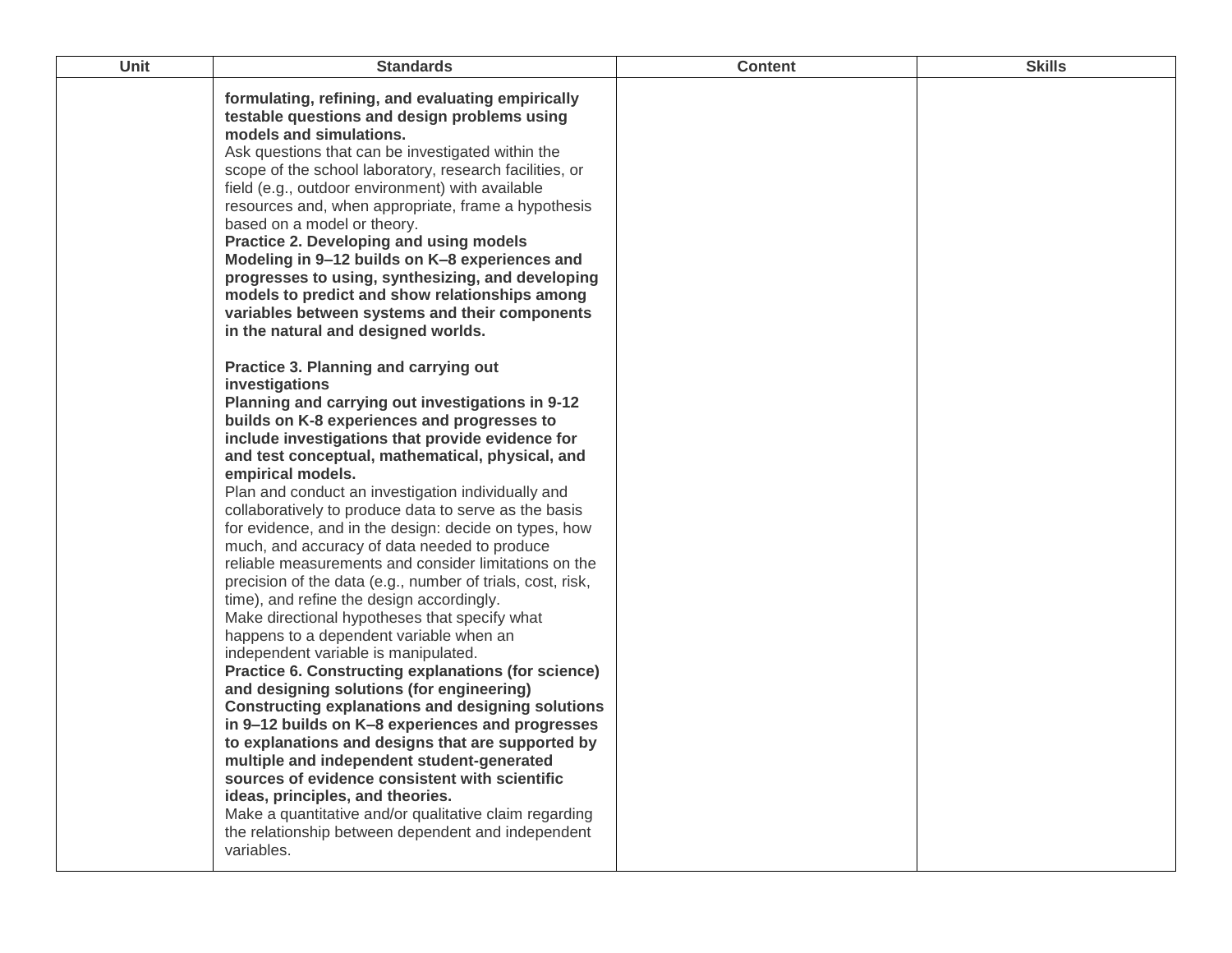| Unit | <b>Standards</b>                                                                                                                                                                                                                                                                                                                                                                                                                                                                                                                                                                                                                                                                                                                                                                                                                                                                                                                                                                                                                                                                                                                                                                                                                                                                                                                                                                                                                                                                                                                                                                                                                                                                                                                                                                                                                                                                                                                                                                                                                                                                                                                                      | <b>Content</b> | <b>Skills</b> |
|------|-------------------------------------------------------------------------------------------------------------------------------------------------------------------------------------------------------------------------------------------------------------------------------------------------------------------------------------------------------------------------------------------------------------------------------------------------------------------------------------------------------------------------------------------------------------------------------------------------------------------------------------------------------------------------------------------------------------------------------------------------------------------------------------------------------------------------------------------------------------------------------------------------------------------------------------------------------------------------------------------------------------------------------------------------------------------------------------------------------------------------------------------------------------------------------------------------------------------------------------------------------------------------------------------------------------------------------------------------------------------------------------------------------------------------------------------------------------------------------------------------------------------------------------------------------------------------------------------------------------------------------------------------------------------------------------------------------------------------------------------------------------------------------------------------------------------------------------------------------------------------------------------------------------------------------------------------------------------------------------------------------------------------------------------------------------------------------------------------------------------------------------------------------|----------------|---------------|
|      | Practice 8. Obtaining, evaluating, and<br>communicating information<br>Obtaining, evaluating, and communicating<br>information in 9-12 builds on K-8 experiences and<br>progresses to evaluating the validity and reliability<br>of the claims, methods, and designs.<br>Gather, read, and evaluate scientific and/or technical<br>information from multiple authoritative sources,<br>assessing the evidence and usefulness of each<br>source.<br>Communicate scientific and/or technical information or<br>ideas (e.g. about phenomena and/or the process of<br>development and the design and performance of a<br>proposed process or system) in multiple formats (i.e.,<br>orally, graphically, textually, mathematically).<br><b>NGSS: Disciplinary Core Ideas</b><br><b>NGSS: 9-12</b><br><b>LS1: From Molecules to Organisms: Structures</b><br>and Processes<br><b>LS1.A: Structure and Function</b><br>Systems of specialized cells within organisms help<br>them perform the essential functions of life. (HS-LS1-1)<br>All cells contain genetic information in the form of DNA<br>molecules. Genes are regions in the DNA that contain<br>the instructions that code for the formation of proteins,<br>which carry out most of the work of cells. (HS-LS1-<br>1)(secondary to HS-LS3-1)<br>Multicellular organisms have a hierarchical structural<br>organization, in which any one system is made up of<br>numerous parts and is itself a component of the next<br>level. (HS-LS1-2)<br>Feedback mechanisms maintain a living system's<br>internal conditions within certain limits and mediate<br>behaviors, allowing it to remain alive and functional<br>even as external conditions change within some range.<br>Feedback mechanisms can encourage (through<br>positive feedback) or discourage (negative feedback)<br>what is going on inside the living system.(HS-LS1-3)<br>LS1.C: Organization for Matter and Energy Flow in<br><b>Organisms</b><br>The process of photosynthesis converts light energy to<br>stored chemical energy by converting carbon dioxide<br>plus water into sugars plus released oxygen. (HS-LS1-<br>5) |                |               |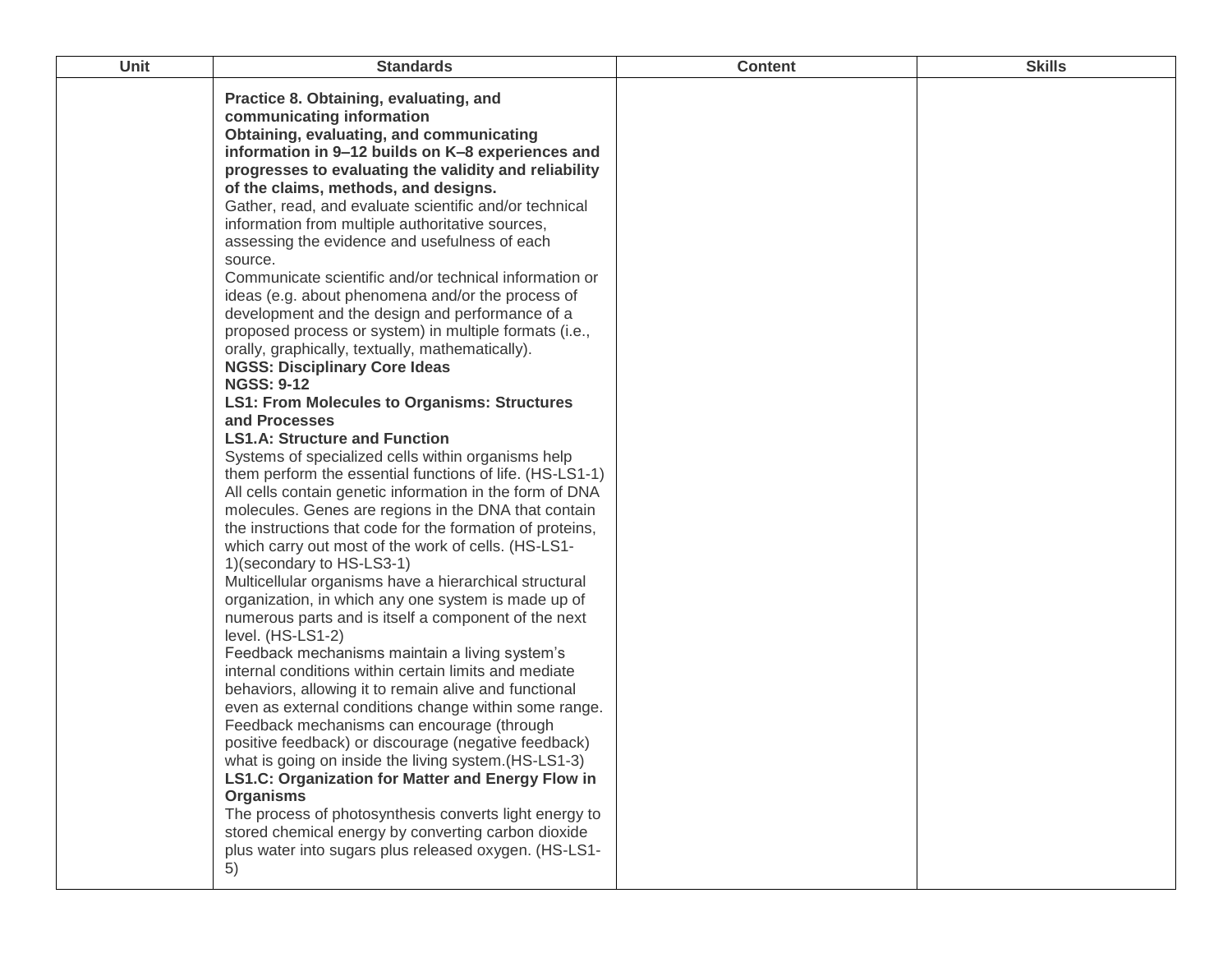| Unit            | <b>Standards</b>                                                                                                                                                                                                                                                                                                                                                                                                                                                                                                                                                                                                                                                                                                                                                                                                                                                                                                                                                                                                                                                                                                                                                                                                                                                                                                                                                                                                                                                                                                                                                                                                                                                                                                                                              | <b>Content</b>                                                                                                                      | <b>Skills</b>                                                                                                |
|-----------------|---------------------------------------------------------------------------------------------------------------------------------------------------------------------------------------------------------------------------------------------------------------------------------------------------------------------------------------------------------------------------------------------------------------------------------------------------------------------------------------------------------------------------------------------------------------------------------------------------------------------------------------------------------------------------------------------------------------------------------------------------------------------------------------------------------------------------------------------------------------------------------------------------------------------------------------------------------------------------------------------------------------------------------------------------------------------------------------------------------------------------------------------------------------------------------------------------------------------------------------------------------------------------------------------------------------------------------------------------------------------------------------------------------------------------------------------------------------------------------------------------------------------------------------------------------------------------------------------------------------------------------------------------------------------------------------------------------------------------------------------------------------|-------------------------------------------------------------------------------------------------------------------------------------|--------------------------------------------------------------------------------------------------------------|
|                 | The sugar molecules thus formed contain carbon,<br>hydrogen, and oxygen: their hydrocarbon backbones<br>are used to make amino acids and other carbon-based<br>molecules that can be assembled into larger molecules<br>(such as proteins or DNA), used for example to form<br>new cells. (HS-LS1-6)<br>As matter and energy flow through different<br>organizational levels of living systems, chemical<br>elements are recombined in different ways to form<br>different products. (HS-LS1-6), (HS-LS1-7)<br>As a result of these chemical reactions, energy is<br>transferred from one system of interacting molecules to<br>another and release energy to the surrounding<br>environment and to maintain body temperature.<br>Cellular respiration is a chemical process whereby the<br>bonds of food molecules and oxygen molecules are<br>broken and new compounds are formed that can<br>transport energy to muscles. (HS-LS1-7)<br><b>PS1: Matter and Its Interactions</b><br>PS1.A: Structure and Properties of Matter<br>Each atom has a charged substructure consisting of a<br>nucleus, which is made of protons and neutrons,<br>surrounded by electrons. (HS-PS1-1)<br>PS3: Energy<br>PS3.B: Conservation of Energy and Energy<br><b>Transfer</b><br>Conservation of energy means that the total change of<br>energy in any system is always equal to the total<br>energy transferred into or out of the system. (HS-PS3-<br>1)<br>Energy cannot be created or destroyed, but it can be<br>transported from one place to another and transferred<br>between systems. (HS-PS3-1), (HSPS3-4)<br>© Copyright 2010. National Governors Association<br>Center for Best Practices and Council of Chief State<br>School Officers. All rights reserved. |                                                                                                                                     |                                                                                                              |
| <b>Genetics</b> | <b>CCSS: English Language Arts 6-12</b><br>CCSS: Grades 11-12<br><b>Speaking &amp; Listening</b>                                                                                                                                                                                                                                                                                                                                                                                                                                                                                                                                                                                                                                                                                                                                                                                                                                                                                                                                                                                                                                                                                                                                                                                                                                                                                                                                                                                                                                                                                                                                                                                                                                                              | Mitosis and meiosis are events<br>$\bullet$<br>that allow organisms to grow<br>and reproduce and through<br>these processes genetic | The students will be able to:<br>Create a model to<br>illustrate the phases of<br>the cell cycle and meiosis |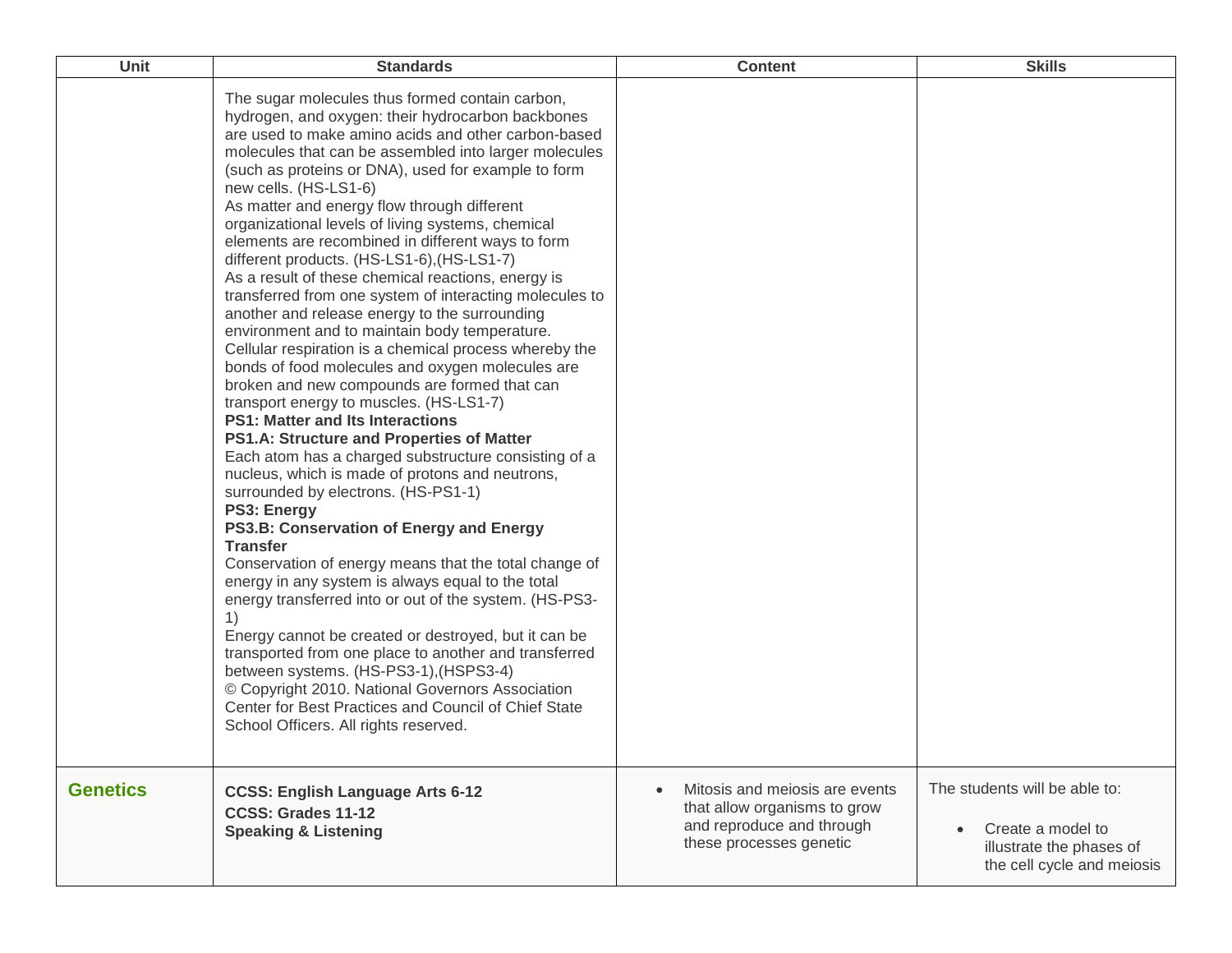| Unit | <b>Standards</b>                                                                                                                                                                                                                                                                                                                                                                                                                                                                                                                                                                                                                                                                                                                                                                                                                                                                                                                                                                                                                                                                                                                                                                                                                                                                                                                                                                                                                                                                                                                                                                                                                                                                                                                                                                                                                                                                                                                                                                                                                               | <b>Content</b>                                                                                                                                                                                                                                                                                                                                                                                                                                                                                                                                                                                                                                                                                                                                                                                                                                                                                                                                                                                                                                                                                                                                                                            | <b>Skills</b>                                                                                                                                                                                                                                                                                                                                                                                                                                                                                                                                                                                                                                                                                                                                                                                                                                                                                                                                                                                                                                                                       |
|------|------------------------------------------------------------------------------------------------------------------------------------------------------------------------------------------------------------------------------------------------------------------------------------------------------------------------------------------------------------------------------------------------------------------------------------------------------------------------------------------------------------------------------------------------------------------------------------------------------------------------------------------------------------------------------------------------------------------------------------------------------------------------------------------------------------------------------------------------------------------------------------------------------------------------------------------------------------------------------------------------------------------------------------------------------------------------------------------------------------------------------------------------------------------------------------------------------------------------------------------------------------------------------------------------------------------------------------------------------------------------------------------------------------------------------------------------------------------------------------------------------------------------------------------------------------------------------------------------------------------------------------------------------------------------------------------------------------------------------------------------------------------------------------------------------------------------------------------------------------------------------------------------------------------------------------------------------------------------------------------------------------------------------------------------|-------------------------------------------------------------------------------------------------------------------------------------------------------------------------------------------------------------------------------------------------------------------------------------------------------------------------------------------------------------------------------------------------------------------------------------------------------------------------------------------------------------------------------------------------------------------------------------------------------------------------------------------------------------------------------------------------------------------------------------------------------------------------------------------------------------------------------------------------------------------------------------------------------------------------------------------------------------------------------------------------------------------------------------------------------------------------------------------------------------------------------------------------------------------------------------------|-------------------------------------------------------------------------------------------------------------------------------------------------------------------------------------------------------------------------------------------------------------------------------------------------------------------------------------------------------------------------------------------------------------------------------------------------------------------------------------------------------------------------------------------------------------------------------------------------------------------------------------------------------------------------------------------------------------------------------------------------------------------------------------------------------------------------------------------------------------------------------------------------------------------------------------------------------------------------------------------------------------------------------------------------------------------------------------|
|      | 5. Make strategic use of digital media and visual<br>displays of data to express information and<br>enhance understanding of presentations.<br>SL.11-12.5. Make strategic use of digital media (e.g.,<br>textual, graphical, audio, visual, and interactive<br>elements) in presentations to enhance understanding<br>of findings, reasoning, and evidence and to add<br>interest.<br><b>CCSS: Literacy in History/Social Studies, Science,</b><br>& Technical Subjects 6-12<br><b>CCSS: Grades 9-10</b><br>Writing<br><b>Research to Build and Present Knowledge</b><br>7. Conduct short as well as more sustained<br>research projects based on focused questions,<br>demonstrating understanding of the subject under<br>investigation.<br>WHST.9-10.7. Conduct short as well as more<br>sustained research projects to answer a question<br>(including a self-generated question) or solve a<br>problem; narrow or broaden the inquiry when<br>appropriate; synthesize multiple sources on the<br>subject, demonstrating understanding of the subject<br>under investigation.<br>9. Draw evidence from literary or informational<br>texts to support analysis, reflection, and research.<br>WHST.9-10.9. Draw evidence from informational texts<br>to support analysis, reflection, and research.<br><b>NGSS: Disciplinary Core Ideas</b><br><b>NGSS: 9-12</b><br><b>LS1: From Molecules to Organisms: Structures</b><br>and Processes<br><b>LS1.A: Structure and Function</b><br>All cells contain genetic information in the form of DNA<br>molecules. Genes are regions in the DNA that contain<br>the instructions that code for the formation of proteins,<br>which carry out most of the work of cells. (HS-LS1-<br>1)(secondary to HS-LS3-1)<br><b>LS1.B: Growth and Development of Organisms</b><br>In multicellular organisms individual cells grow and<br>then divide via a process called mitosis, thereby<br>allowing the organism to grow. The organism begins<br>as a single cell (fertilized egg) that divides successively | variation occurs among<br>organisms<br>Chromosomes are made of<br>DNA and DNA contains the<br>genetic information that is<br>inherited by an organism's<br>offspring<br>DNA is replicated in order for<br>reproduction of cells to occur.<br>DNA is directly related to the<br>production of proteins through<br>the process of protein<br>synthesis. This guides the<br>inheritance of traits.<br>Mendelian patterns of<br>inheritance can be used to<br>predict offspring<br>Modern patterns of inheritance<br>are more complex and involve<br>multiple alleles, many genes,<br>sex-linked genes, codominance<br>and incomplete dominance<br>Genetic mutations may alter the<br>DNA sequence and may or may<br>not have detrimental effects on<br>phenotypes<br>Environmental factors can<br>induce mutations and alter the<br>expression of traits<br>Gene technology has impacted<br>$\bullet$<br>human health, medicine,<br>forensics and agriculture and<br>has moral and ethical<br>implications<br>Terminology related to mitosis<br>and meiosis, DNA structure,<br>DNA replication, mutations,<br>genes, protein synthesis, the<br>inheritance of traits and gene<br>technology. | Using models, construct a<br>$\bullet$<br>molecule of DNA and<br>identify the steps of DNA<br>replication. Explain how<br>errors can occur during<br>this process.<br>Observe, through student<br>$\bullet$<br>demonstration and/or<br>video, the processes of<br>transcription and<br>translation. Explain the<br>importance of proteins in<br>maintaining homeostasis<br>and the expression of<br>genes.<br>Predict offspring using<br>$\bullet$<br>Mendelian patterns of<br>inheritance (monohybrid,<br>dihybrid)<br>Show how more complex<br>$\bullet$<br>patterns of inheritance<br>affect phenotypic and<br>genotypic ratios using<br>Punnett squares<br>Research genetic<br>$\bullet$<br>disorders caused by<br>mutations and present<br>findings to the class<br>Analyze the moral and<br>$\bullet$<br>ethical dilemmas<br>associated with certain<br>gene technology (genetic<br>testing, cloning, genetic<br>engineering) and debate<br>the implications for<br>society.<br>Design a technique to<br>improve or eliminate the<br>genetic disorder that was<br>researched. |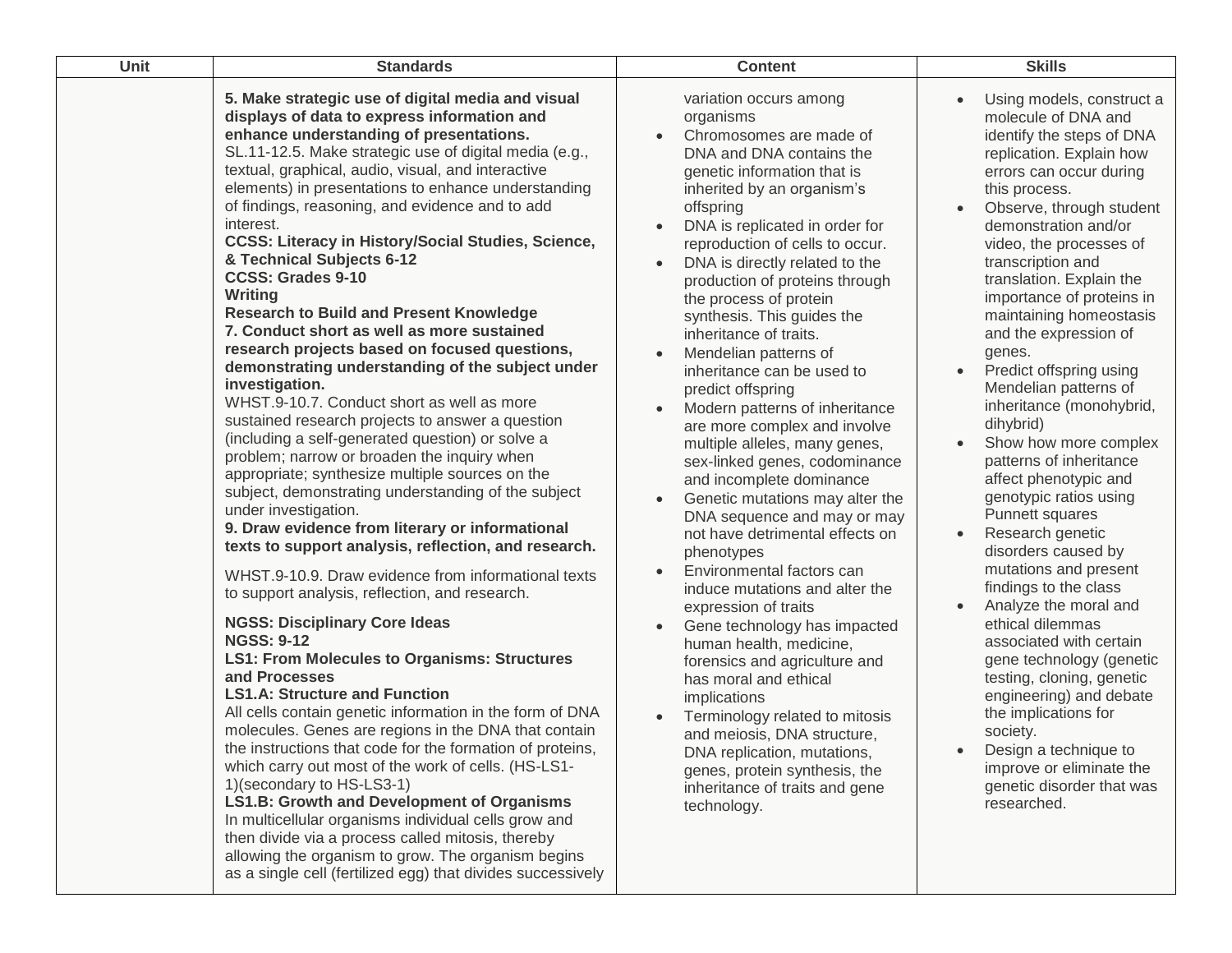| Unit | <b>Standards</b>                                                                                                                                                                                                                                                                                                                                                                                                                                                                                                                                                                                                                                                                                                                                                                                                                                                                                                                                                                                                                                                                                                                                                                                                                                                                                                                                                                                                                                                                                                                                                                                                                                                                                                                                                                                                                                                                                                                                                                                                                                                                                                                                                                                                                                                                             | <b>Content</b> | <b>Skills</b> |
|------|----------------------------------------------------------------------------------------------------------------------------------------------------------------------------------------------------------------------------------------------------------------------------------------------------------------------------------------------------------------------------------------------------------------------------------------------------------------------------------------------------------------------------------------------------------------------------------------------------------------------------------------------------------------------------------------------------------------------------------------------------------------------------------------------------------------------------------------------------------------------------------------------------------------------------------------------------------------------------------------------------------------------------------------------------------------------------------------------------------------------------------------------------------------------------------------------------------------------------------------------------------------------------------------------------------------------------------------------------------------------------------------------------------------------------------------------------------------------------------------------------------------------------------------------------------------------------------------------------------------------------------------------------------------------------------------------------------------------------------------------------------------------------------------------------------------------------------------------------------------------------------------------------------------------------------------------------------------------------------------------------------------------------------------------------------------------------------------------------------------------------------------------------------------------------------------------------------------------------------------------------------------------------------------------|----------------|---------------|
|      | to produce many cells, with each parent cell passing<br>identical genetic material (two variants of each<br>chromosome pair) to both daughter cells. Cellular<br>division and differentiation produce and maintain a<br>complex organism, composed of systems of tissues<br>and organs that work together to meet the needs of the<br>whole organism. (HS-LS1-4)<br>LS3: Heredity: Inheritance and Variation of Traits<br><b>LS3.A: Inheritance of Traits</b><br>Each chromosome consists of a single very long DNA<br>molecule, and each gene on the chromosome is a<br>particular segment of that DNA. The instructions for<br>forming species' characteristics are carried in DNA. All<br>cells in an organism have the same genetic content,<br>but the genes used(expressed) by the cell may be<br>regulated in different ways. Not all DNA codes for a<br>protein; some segments of DNA are involved in<br>regulatory or structural functions, and some have no<br>as-yet known function. (HS-LS3-1)<br><b>LS3.B: Variation of Traits</b><br>In sexual reproduction, chromosomes can sometimes<br>swap sections during the process of meiosis (cell<br>division), thereby creating new genetic combinations<br>and thus more genetic variation. Although DNA<br>replication is tightly regulated and remarkably<br>accurate, errors do occur and result in mutations,<br>which are also a source of genetic variation.<br>Environmental factors can also cause mutations in<br>genes, and viable mutations are inherited. (HS-LS3-2)<br>Environmental factors also affect expression of traits,<br>and hence affect the probability of occurrences of traits<br>in a population. Thus the variation and distribution of<br>traits observed depends on both genetic and<br>environmental factors. (HS-LS3-2), (HS-LS3-3)<br><b>ETS1: Engineering Design</b><br>ETS1.A: Defining and Delimiting an Engineering<br><b>Problem</b><br>Criteria and constraints also include satisfying any<br>requirements set by society, such as taking issues of<br>risk mitigation into account, and they should be<br>quantified to the extent possible and stated in such<br>away that one can tell if a given design meets them.<br>(HS-ETS1-1)(secondary to HS-PS2-3) (secondary to<br>$HS-PS3-3)$ |                |               |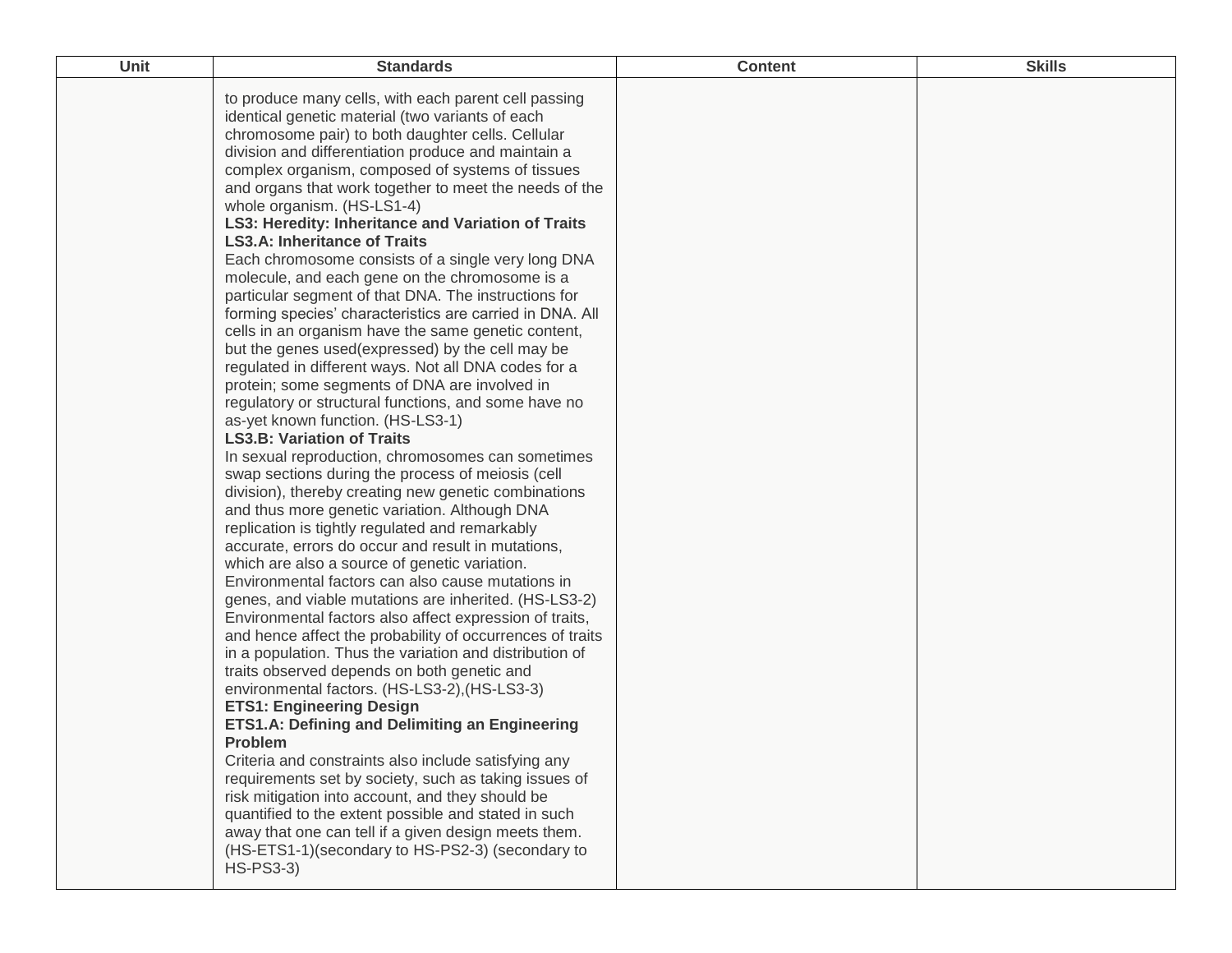| <b>Unit</b>      | <b>Standards</b>                                                                                                                                                                                                                                                                                                                                                                                                                                                                                                                                                                                                                                                                                                                                                                                                                                                                                                                                                                                                                                                                                                                                                                                                                                                                                                                                                                                                                                                                                                | <b>Content</b>                                                                                                                                                                                                                                                                                                                                                                                                                                                                                                                                                                                                                                                                                                                                                                                                                                                                                                                                                                                      | <b>Skills</b>                                                                                                                                                                                                                                                                                                                                                                                                                                                                                                                                                      |
|------------------|-----------------------------------------------------------------------------------------------------------------------------------------------------------------------------------------------------------------------------------------------------------------------------------------------------------------------------------------------------------------------------------------------------------------------------------------------------------------------------------------------------------------------------------------------------------------------------------------------------------------------------------------------------------------------------------------------------------------------------------------------------------------------------------------------------------------------------------------------------------------------------------------------------------------------------------------------------------------------------------------------------------------------------------------------------------------------------------------------------------------------------------------------------------------------------------------------------------------------------------------------------------------------------------------------------------------------------------------------------------------------------------------------------------------------------------------------------------------------------------------------------------------|-----------------------------------------------------------------------------------------------------------------------------------------------------------------------------------------------------------------------------------------------------------------------------------------------------------------------------------------------------------------------------------------------------------------------------------------------------------------------------------------------------------------------------------------------------------------------------------------------------------------------------------------------------------------------------------------------------------------------------------------------------------------------------------------------------------------------------------------------------------------------------------------------------------------------------------------------------------------------------------------------------|--------------------------------------------------------------------------------------------------------------------------------------------------------------------------------------------------------------------------------------------------------------------------------------------------------------------------------------------------------------------------------------------------------------------------------------------------------------------------------------------------------------------------------------------------------------------|
|                  | © Copyright 2010. National Governors Association<br>Center for Best Practices and Council of Chief State<br>School Officers. All rights reserved.                                                                                                                                                                                                                                                                                                                                                                                                                                                                                                                                                                                                                                                                                                                                                                                                                                                                                                                                                                                                                                                                                                                                                                                                                                                                                                                                                               |                                                                                                                                                                                                                                                                                                                                                                                                                                                                                                                                                                                                                                                                                                                                                                                                                                                                                                                                                                                                     |                                                                                                                                                                                                                                                                                                                                                                                                                                                                                                                                                                    |
| <b>Evolution</b> | <b>CCSS: English Language Arts 6-12</b><br>CCSS: Grades 11-12<br><b>Speaking &amp; Listening</b><br><b>Presentation of Knowledge and Ideas</b><br>4. Present information, findings, and supporting<br>evidence such that listeners can follow the line of<br>reasoning and the organization, development, and<br>style are appropriate to task, purpose, and<br>audience.<br>SL.11-12.4. Present information, findings, and<br>supporting evidence, conveying a clear and distinct<br>perspective, such that listeners can follow the line of<br>reasoning, alternative or opposing perspectives are<br>addressed, and the organization, development,<br>substance, and style are appropriate to purpose,<br>audience, and a range or formal and informal tasks.<br><b>CCSS: Literacy in History/Social Studies, Science,</b><br>& Technical Subjects 6-12<br><b>CCSS: Grades 9-10</b><br>Writing<br>2. Write informative/explanatory texts to examine<br>and convey complex ideas and information clearly<br>and accurately through the effective selection,<br>organization, and analysis of content.<br>WHST.9-10.2. Write informative/explanatory texts,<br>including the narration of historical events, scientific<br>procedures/experiments, or technical processes.<br>5. Develop and strengthen writing as needed by<br>planning, revising, editing, rewriting, or trying a<br>new approach.<br>WHST.9-10.5. Develop and strengthen writing as<br>needed by planning, revising, editing, rewriting, or | Scientist have specific theories<br>$\bullet$<br>on the formation of the earth.<br>Certain conditions had to exist<br>for life to emerge on the<br>primitive earth.<br>The first forms of life on earth<br>$\bullet$<br>existed at the cellular level.<br>All living organisms share a<br>$\bullet$<br>common ancestor.<br>The fossil record, comparative<br>$\bullet$<br>anatomy, and embryology are<br>evidence for evolution.<br>Natural selection is the driving<br>force behind evolution.<br>Species must adapt to changing<br>$\bullet$<br>conditions over time in order to<br>survive.<br>Biodiversity has increased over<br>time due to speciation.<br>Certain conditions must exist in<br>order for speciation to occur.<br>Terminology related to natural<br>$\bullet$<br>selection, fitness, variation,<br>reproductive isolation,<br>geographic isolation, allele<br>frequency, speciation,<br>biodiversity, macroevolution,<br>microevolution, vestigial and<br>homologous structures | The students will be able to:<br>Illustrate the history of the<br>$\bullet$<br>earth using a timeline or<br>flow chart.<br>Simulate the conditions<br>found on early earth by<br>making microspheres.<br>Analyze the evidence that<br>supports the existence of<br>early life forms.<br>Analyze data and<br>evidence to determine<br>relative age of organisms<br>and how closely related<br>organisms are to one<br>another.<br>Model the selection of<br>favorable traits in new<br>generations.<br>Use on-line tools to<br>explore how speciation<br>can occur. |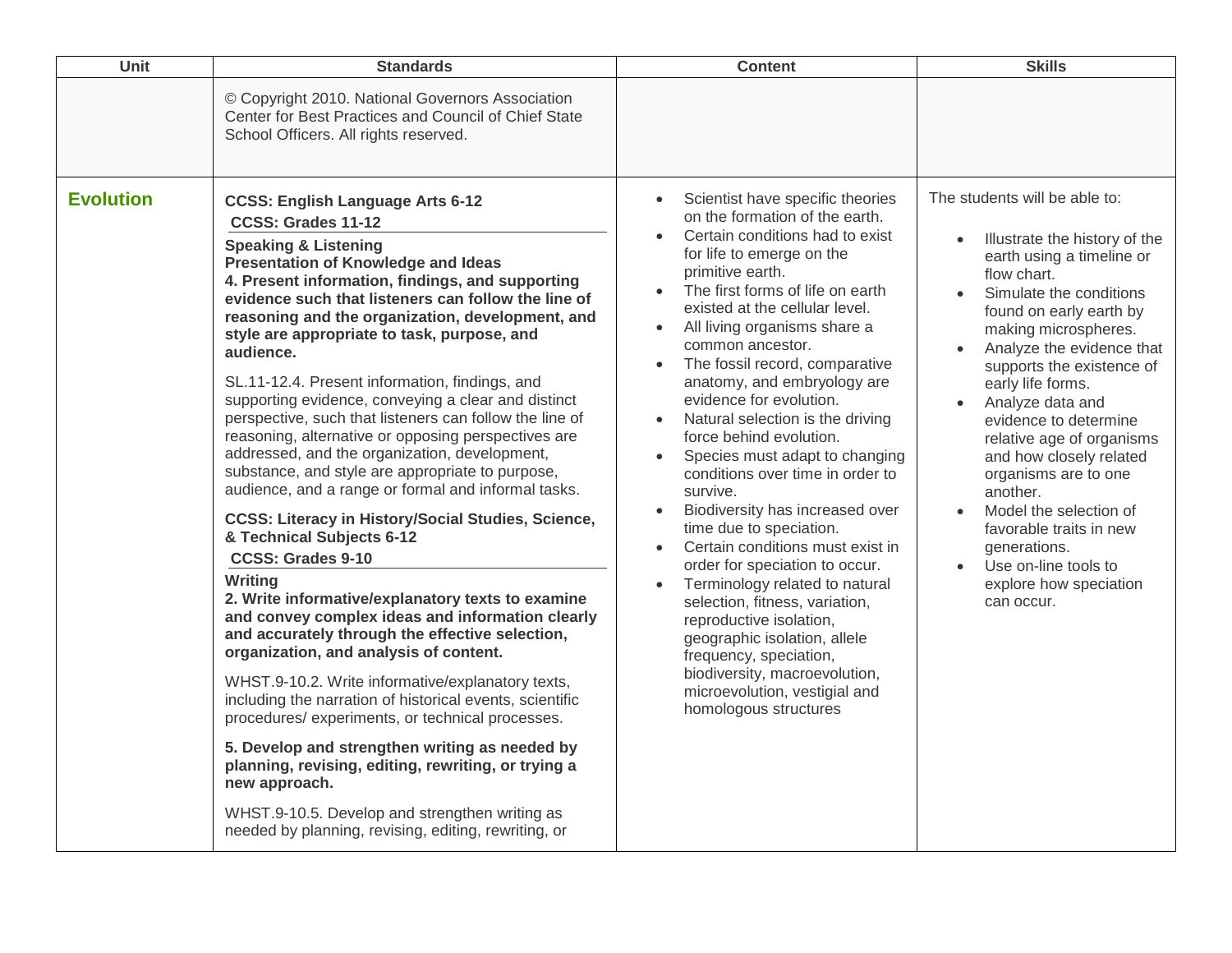| Unit | <b>Standards</b>                                                                                                                                                                                                                                                                                                                    | <b>Content</b> | <b>Skills</b> |
|------|-------------------------------------------------------------------------------------------------------------------------------------------------------------------------------------------------------------------------------------------------------------------------------------------------------------------------------------|----------------|---------------|
|      | trying a new approach, focusing on addressing what is<br>most significant for a specific purpose and audience.                                                                                                                                                                                                                      |                |               |
|      | <b>Research to Build and Present Knowledge</b><br>7. Conduct short as well as more sustained<br>research projects based on focused questions,<br>demonstrating understanding of the subject under<br>investigation.                                                                                                                 |                |               |
|      | WHST.9-10.7. Conduct short as well as more<br>sustained research projects to answer a question<br>(including a self-generated question) or solve a<br>problem; narrow or broaden the inquiry when<br>appropriate; synthesize multiple sources on the<br>subject, demonstrating understanding of the subject<br>under investigation. |                |               |
|      | 9. Draw evidence from literary or informational<br>texts to support analysis, reflection, and research.                                                                                                                                                                                                                             |                |               |
|      | WHST.9-10.9. Draw evidence from informational texts<br>to support analysis, reflection, and research.                                                                                                                                                                                                                               |                |               |
|      | CCSS: Grades 11-12                                                                                                                                                                                                                                                                                                                  |                |               |
|      | <b>Reading: Science &amp; Technical Subjects</b><br><b>Key Ideas and Details</b><br>1. Read closely to determine what the text says<br>explicitly and to make logical inferences from it;<br>cite specific textual evidence when writing or<br>speaking to support conclusions drawn from the<br>text.                              |                |               |
|      | RST.11-12.1. Cite specific textual evidence to support<br>analysis of science and technical texts, attending to<br>important distinctions the author makes and to any<br>gaps or inconsistencies in the account.                                                                                                                    |                |               |
|      | 8. Delineate and evaluate the argument and<br>specific claims in a text, including the validity of<br>the reasoning as well as the relevance and<br>sufficiency of the evidence.                                                                                                                                                    |                |               |
|      | RST.11-12.8. Evaluate the hypotheses, data, analysis,<br>and conclusions in a science or technical text, verifying<br>the data when possible and corroborating or                                                                                                                                                                   |                |               |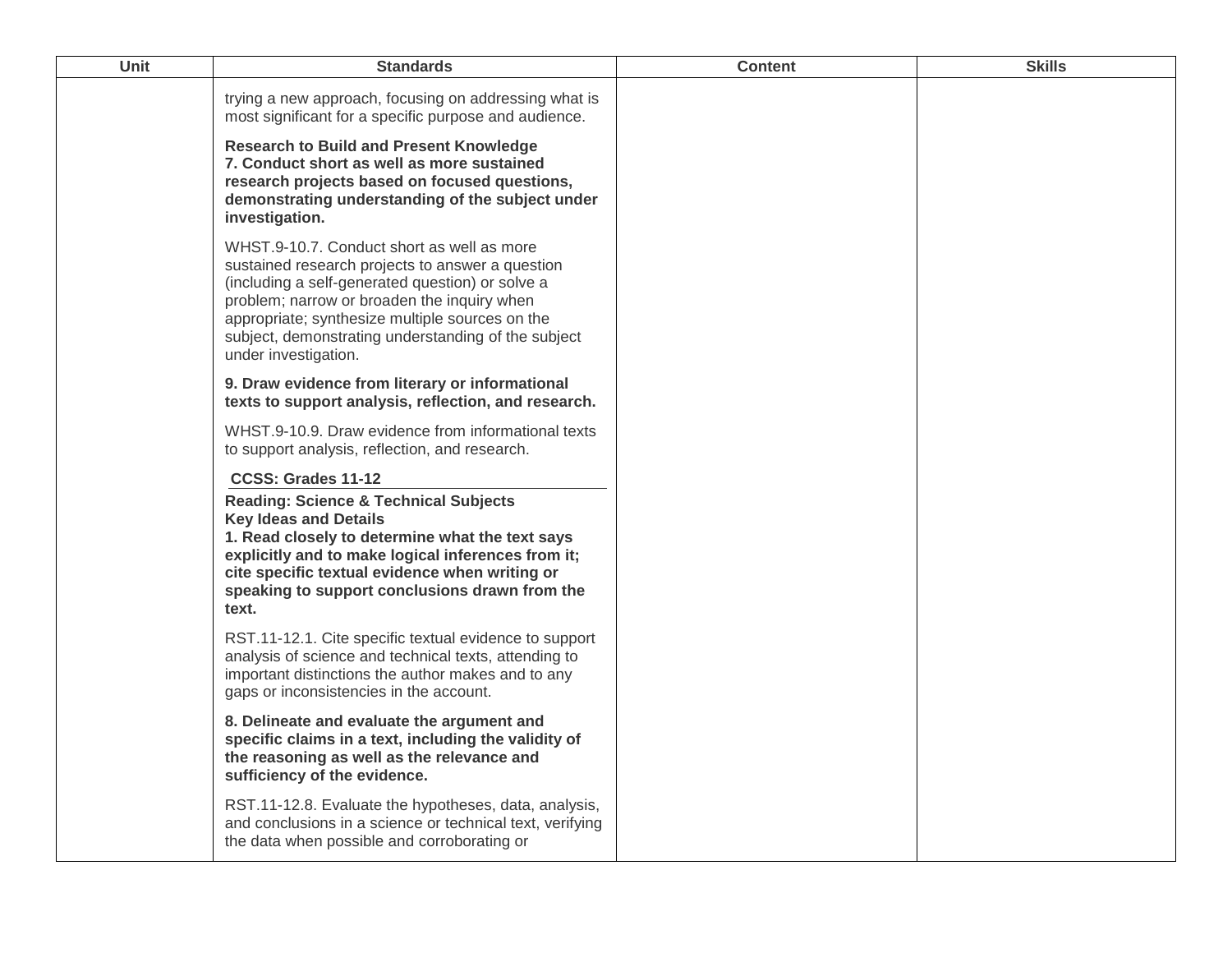| Unit | <b>Standards</b>                                                                                                                                                                                                                                                                                                                                                                                                                                  | <b>Content</b> | <b>Skills</b> |
|------|---------------------------------------------------------------------------------------------------------------------------------------------------------------------------------------------------------------------------------------------------------------------------------------------------------------------------------------------------------------------------------------------------------------------------------------------------|----------------|---------------|
|      | challenging conclusions with other sources of<br>information.                                                                                                                                                                                                                                                                                                                                                                                     |                |               |
|      | <b>CCSS: Mathematics</b><br><b>CCSS: HS: Num/Quantity</b>                                                                                                                                                                                                                                                                                                                                                                                         |                |               |
|      | <b>Mathematical Practice</b><br><b>MP. The Standards for Mathematical Practice</b><br>describe varieties of expertise that mathematics<br>educators at all levels should seek to develop in<br>their students.                                                                                                                                                                                                                                    |                |               |
|      | MP.2. Reason abstractly and quantitatively.                                                                                                                                                                                                                                                                                                                                                                                                       |                |               |
|      | MP.4. Model with mathematics.<br><b>NGSS: Disciplinary Core Ideas</b><br><b>NGSS: 9-12</b>                                                                                                                                                                                                                                                                                                                                                        |                |               |
|      | <b>LS4: Biological Evolution: Unity and Diversity</b><br><b>LS4.A: Evidence of Common Ancestry and</b><br><b>Diversity</b>                                                                                                                                                                                                                                                                                                                        |                |               |
|      | Genetic information provides evidence of evolution.<br>DNA sequences vary among species, but there are<br>many overlaps; in fact, the ongoing branching that<br>produces multiple lines of descent can be inferred by<br>comparing the DNA sequences of different organisms.<br>Such information is also derivable from the similarities<br>and differences in amino acid sequences and from<br>anatomical and embryological evidence. (HS-LS4-1) |                |               |
|      | <b>LS4.B: Natural Selection</b>                                                                                                                                                                                                                                                                                                                                                                                                                   |                |               |
|      | Natural selection occurs only if there is both (1)<br>variation in the genetic information between organisms<br>in a population and (2) variation in the expression of<br>that genetic information-that is, trait variation-that<br>leads to differences in performance among individuals.<br>(HS-LS4-2), (HS-LS4-3)                                                                                                                              |                |               |
|      | The traits that positively affect survival are more likely<br>to be reproduced, and thus are more common in the<br>population. (HS-LS4-3)                                                                                                                                                                                                                                                                                                         |                |               |
|      | <b>LS4.C: Adaptation</b>                                                                                                                                                                                                                                                                                                                                                                                                                          |                |               |
|      | Evolution is a consequence of the interaction of four<br>factors: (1) the potential for a species to increase in                                                                                                                                                                                                                                                                                                                                  |                |               |
|      |                                                                                                                                                                                                                                                                                                                                                                                                                                                   |                |               |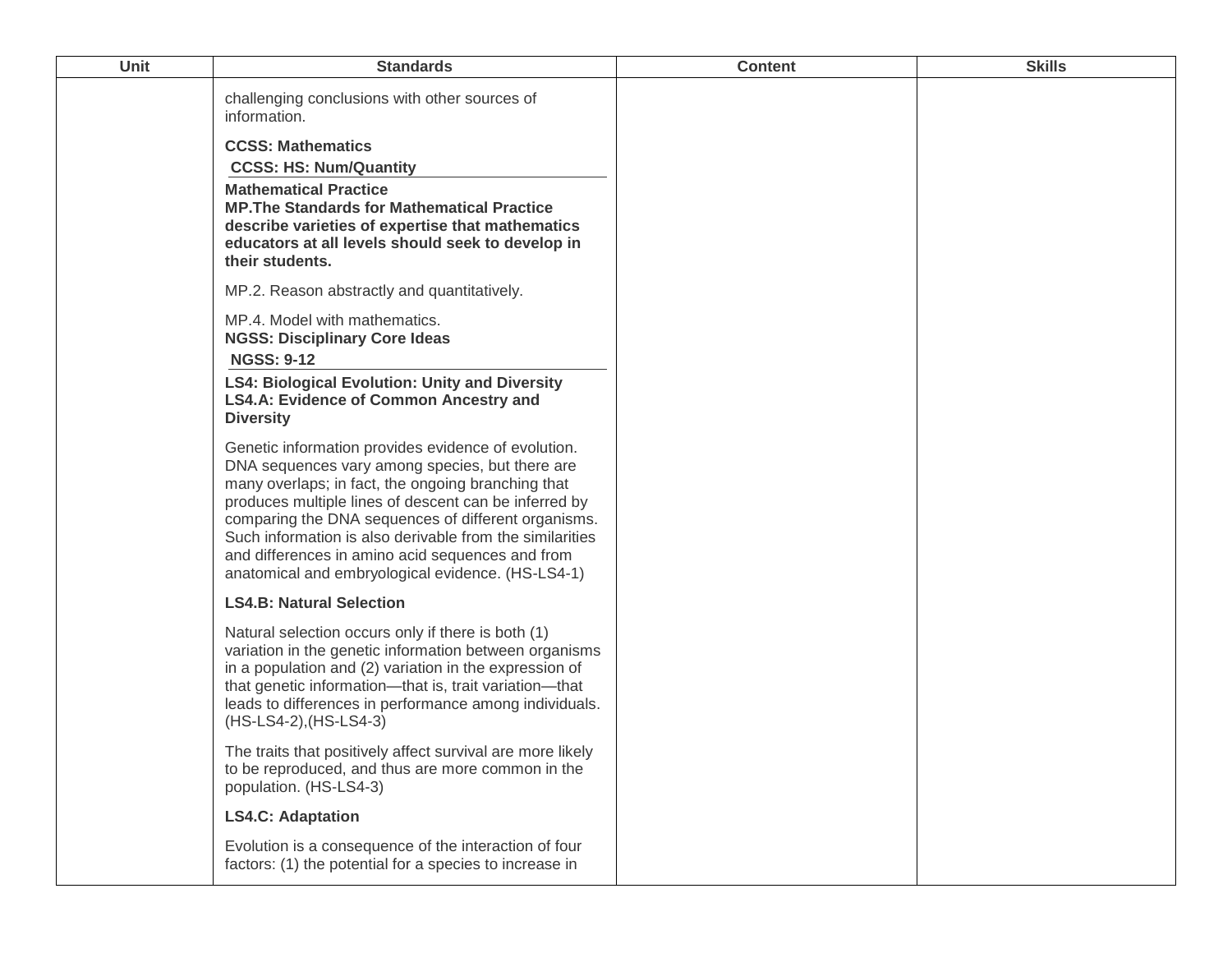| <b>Unit</b> | <b>Standards</b>                                                                                                                                                                                                                                                                                                                                                                                                                                                                                                                                             | <b>Content</b> | <b>Skills</b> |
|-------------|--------------------------------------------------------------------------------------------------------------------------------------------------------------------------------------------------------------------------------------------------------------------------------------------------------------------------------------------------------------------------------------------------------------------------------------------------------------------------------------------------------------------------------------------------------------|----------------|---------------|
|             | number, (2) the genetic variation of individuals in a<br>species due to mutation and sexual reproduction,<br>(3) competition for an environment's limited supply of<br>the resources that individuals need in order to survive<br>and reproduce, and (4) the ensuing proliferation of<br>those organisms that are better able to survive and<br>reproduce in that environment. (HS-LS4-2)                                                                                                                                                                    |                |               |
|             | Natural selection leads to adaptation, that is, to a<br>population dominated by organisms that are<br>anatomically, behaviorally, and physiologically well<br>suited to survive and reproduce in a specific<br>environment. That is, the differential survival and<br>reproduction of organisms in a population that have an<br>advantageous heritable trait leads to an increase in the<br>proportion of individuals in future generations that have<br>the trait and to a decrease in the proportion of<br>individuals that do not. (HS-LS4-3), (HS-LS4-4) |                |               |
|             | Adaptation also means that the distribution of traits in a<br>population can change when conditions change. (HS-<br>$LS4-3)$                                                                                                                                                                                                                                                                                                                                                                                                                                 |                |               |
|             | Changes in the physical environment, whether<br>naturally occurring or human induced, have thus<br>contributed to the expansion of some species, the<br>emergence of new distinct species as populations<br>diverge under different conditions, and the decline-and<br>sometimes the extinction-of some species. (HS-LS4-<br>5), (HS-LS4-6)                                                                                                                                                                                                                  |                |               |
|             | Species become extinct because they can no longer<br>survive and reproduce in their altered environment. If<br>members cannot adjust to change that is too fast or<br>drastic, the opportunity for the species' evolution is<br>lost. (HS-LS4-5)                                                                                                                                                                                                                                                                                                             |                |               |
|             | <b>LS4.D: Biodiversity and Humans</b>                                                                                                                                                                                                                                                                                                                                                                                                                                                                                                                        |                |               |
|             | Humans depend on the living world for the resources<br>and other benefits provided by biodiversity. But human<br>activity is also having adverse impacts on biodiversity<br>through overpopulation, overexploitation, habitat<br>destruction, pollution, introduction of invasive species,<br>and climate change. Thus sustaining biodiversity so<br>that ecosystem functioning and productivity are                                                                                                                                                         |                |               |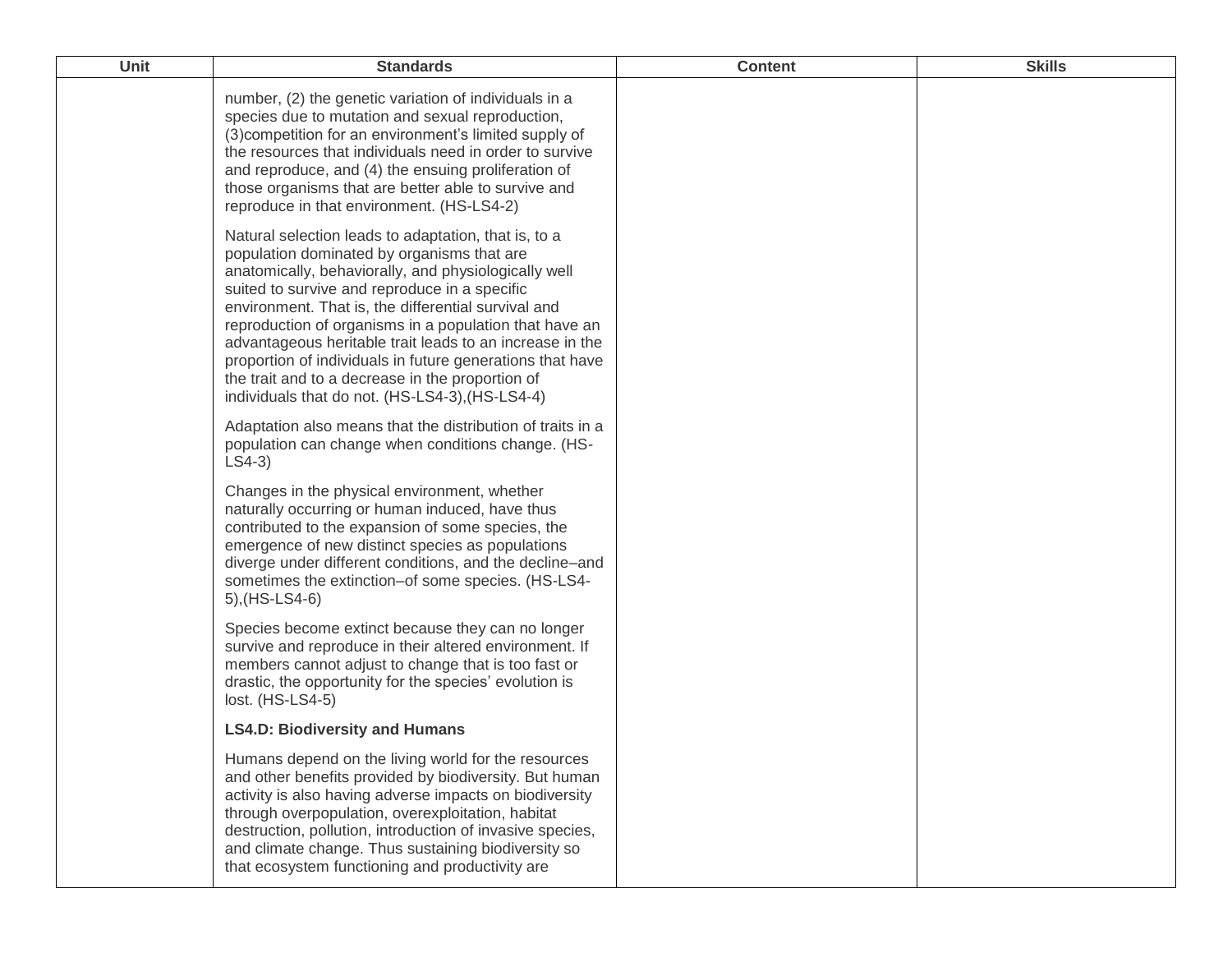| <b>Unit</b> | <b>Standards</b>                                                                                                                                                                                                                                                                                                                                                                             | <b>Content</b> | <b>Skills</b> |
|-------------|----------------------------------------------------------------------------------------------------------------------------------------------------------------------------------------------------------------------------------------------------------------------------------------------------------------------------------------------------------------------------------------------|----------------|---------------|
|             | maintained is essential to supporting and enhancing<br>life on Earth. Sustaining biodiversity also aids<br>humanity by preserving landscapes of recreational or<br>inspirational value. (secondary to HS-LS2-7)(HS-LS4-<br>6)                                                                                                                                                                |                |               |
|             | <b>ESS1: Earth's Place in the Universe</b><br><b>ESS1.B: Earth and the Solar System</b>                                                                                                                                                                                                                                                                                                      |                |               |
|             | Cyclical changes in the shape of Earth's orbit around<br>the sun, together with changes in the tilt of the planet's<br>axis of rotation, both occurring over hundreds of<br>thousands of years, have altered the intensity and<br>distribution of sunlight falling on the earth. These<br>phenomena cause a cycle of ice ages and other<br>gradual climate changes. (secondary to HS-ESS2-4) |                |               |
|             | ESS2.E:Biogeology                                                                                                                                                                                                                                                                                                                                                                            |                |               |
|             | The many dynamic and delicate feedbacks between<br>the biosphere and other Earth systems cause a<br>continual co-evolution of Earth's surface and the life<br>that exists on it. (HS-ESS2-7)                                                                                                                                                                                                 |                |               |
|             | <b>ESS3: Earth and Human Activity</b><br><b>ESS3.B: Natural Hazards</b>                                                                                                                                                                                                                                                                                                                      |                |               |
|             | Natural hazards and other geologic events have<br>shaped the course of human history; [they] have<br>significantly altered the sizes of human populations<br>and have driven human migrations. (HS-ESS3-1)                                                                                                                                                                                   |                |               |
|             | <b>PS1: Matter and Its Interactions</b><br><b>PS1.C: Nuclear Processes</b>                                                                                                                                                                                                                                                                                                                   |                |               |
|             | Nuclear processes, including fusion, fission, and<br>radioactive decays of unstable nuclei, involve release<br>or absorption of energy. The total number of neutrons<br>plus protons does not change in any nuclear process.<br>$(HSPS1-8)$                                                                                                                                                  |                |               |
|             | Spontaneous radioactive decays follow a characteristic<br>exponential decay law. Nuclear lifetimes allow<br>radiometric dating to be used to determine the ages of<br>rocks and other materials. (secondary to HS-ESS1-<br>5), (secondary to HS-ESS1-6)                                                                                                                                      |                |               |
|             |                                                                                                                                                                                                                                                                                                                                                                                              |                |               |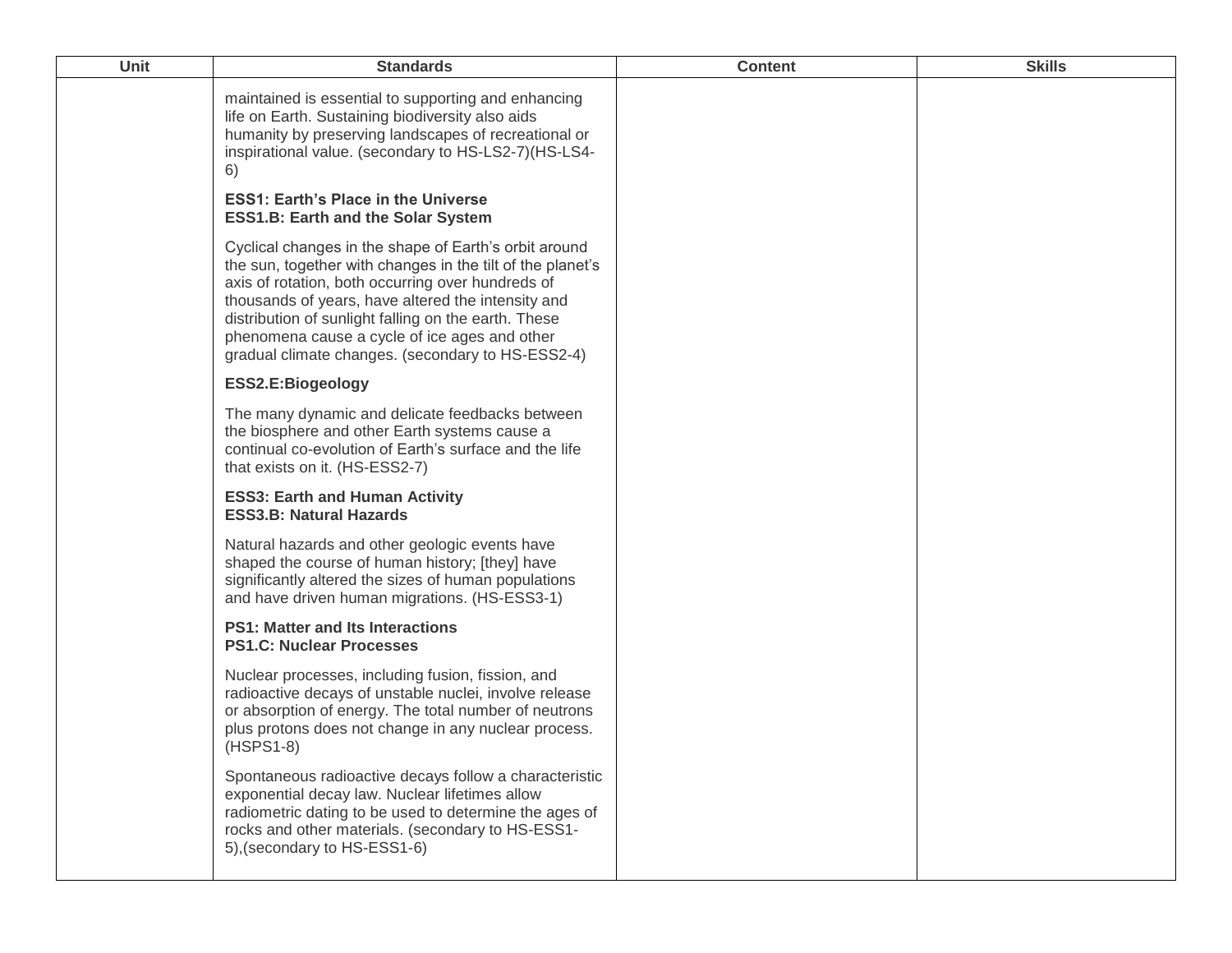| Unit                                      | <b>Standards</b>                                                                                                                                                                                                                                                                                                                                                                                                                                                                                                                                                                                                                                                                                                                                                                                                                                                                                                                                                                                                                                                                                                                                                                                                                                                                                                                                                                                                                                                                                                   | <b>Content</b>                                                                                                                                                                                                                                                                                                                                                                                                                                                                                                                                                                                                                                                                                                                                                                                                                                     | <b>Skills</b>                                                                                                                                                                                                                                                                                                                                                                                                                                                                                                                                                                                                                                                                                                                                                                                                                                                                                  |
|-------------------------------------------|--------------------------------------------------------------------------------------------------------------------------------------------------------------------------------------------------------------------------------------------------------------------------------------------------------------------------------------------------------------------------------------------------------------------------------------------------------------------------------------------------------------------------------------------------------------------------------------------------------------------------------------------------------------------------------------------------------------------------------------------------------------------------------------------------------------------------------------------------------------------------------------------------------------------------------------------------------------------------------------------------------------------------------------------------------------------------------------------------------------------------------------------------------------------------------------------------------------------------------------------------------------------------------------------------------------------------------------------------------------------------------------------------------------------------------------------------------------------------------------------------------------------|----------------------------------------------------------------------------------------------------------------------------------------------------------------------------------------------------------------------------------------------------------------------------------------------------------------------------------------------------------------------------------------------------------------------------------------------------------------------------------------------------------------------------------------------------------------------------------------------------------------------------------------------------------------------------------------------------------------------------------------------------------------------------------------------------------------------------------------------------|------------------------------------------------------------------------------------------------------------------------------------------------------------------------------------------------------------------------------------------------------------------------------------------------------------------------------------------------------------------------------------------------------------------------------------------------------------------------------------------------------------------------------------------------------------------------------------------------------------------------------------------------------------------------------------------------------------------------------------------------------------------------------------------------------------------------------------------------------------------------------------------------|
|                                           | © Copyright 2010. National Governors Association<br>Center for Best Practices and Council of Chief State<br>School Officers. All rights reserved.                                                                                                                                                                                                                                                                                                                                                                                                                                                                                                                                                                                                                                                                                                                                                                                                                                                                                                                                                                                                                                                                                                                                                                                                                                                                                                                                                                  |                                                                                                                                                                                                                                                                                                                                                                                                                                                                                                                                                                                                                                                                                                                                                                                                                                                    |                                                                                                                                                                                                                                                                                                                                                                                                                                                                                                                                                                                                                                                                                                                                                                                                                                                                                                |
| <b>Ecology and</b><br><b>Biodiversity</b> | <b>CCSS: Literacy in History/Social Studies, Science,</b><br>& Technical Subjects 6-12<br><b>CCSS: Grades 9-10</b><br><b>Reading: Science &amp; Technical Subjects</b><br>8. Delineate and evaluate the argument and<br>specific claims in a text, including the validity of<br>the reasoning as well as the relevance and<br>sufficiency of the evidence.<br>RST.9-10.8. Assess the extent to which the reasoning<br>and evidence in a text support the author's claim or a<br>recommendation for solving a scientific or technical<br>problem.<br>Writing<br>2. Write informative/explanatory texts to examine<br>and convey complex ideas and information clearly<br>and accurately through the effective selection,<br>organization, and analysis of content.<br>WHST.9-10.2. Write informative/explanatory texts,<br>including the narration of historical events, scientific<br>procedures/experiments, or technical processes.<br>5. Develop and strengthen writing as needed by<br>planning, revising, editing, rewriting, or trying a<br>new approach.<br>WHST.9-10.5. Develop and strengthen writing as<br>needed by planning, revising, editing, rewriting, or<br>trying a new approach, focusing on addressing what is<br>most significant for a specific purpose and audience.<br><b>Research to Build and Present Knowledge</b><br>7. Conduct short as well as more sustained<br>research projects based on focused questions,<br>demonstrating understanding of the subject under<br>investigation. | The various species of<br>$\bullet$<br>organisms in an ecosystem<br>form interdependent<br>relationships including social<br>interactions and group<br>behaviors<br>All organisms in an ecosystem<br>$\bullet$<br>are affected by the availability<br>of resources in the environment<br>Matter and energy are cycled<br>$\bullet$<br>within an ecosystem between<br>species and the environment<br>Physical and biological<br>$\bullet$<br>disturbances can affect the<br>dynamics of an ecosystem<br>Biodiversity and humans have<br>an intricate interconnected<br>relationship.<br>Terminology related to the<br>$\bullet$<br>biosphere, ecosystems, energy<br>transfer in ecosystems,<br>biogeochemical cycles,<br>community interactions and<br>patterns, levels of organization<br>in ecosystems, biodiversity and<br>environmental science | Students will be able to<br>Identify key themes in<br>ecology such as levels of<br>organization and<br>interdependence<br>Demonstrate<br>understanding of the<br>effect of abiotic/biotic<br>factors on an organism's<br>survival<br>Mathematically trace the<br>energy flow within an<br>ecosystem<br>Use models to explain the<br>major biogeochemical<br>cycles (water, carbon,<br>nitrogen)<br>Observe and analyze the<br>structure of various<br>freshwater producers,<br>mold, fungi and other<br>decomposers<br>Describe how limiting<br>factors control population<br>size<br>Describe the interactions<br>in different ecosystems<br>and observe the<br>structures and functions<br>of representative<br>organisms from various<br>ecosystems (plants,<br>protists, animals)<br>Identify ways that<br>humans impact different<br>ecosystems and describe<br>ways that biodiversity in |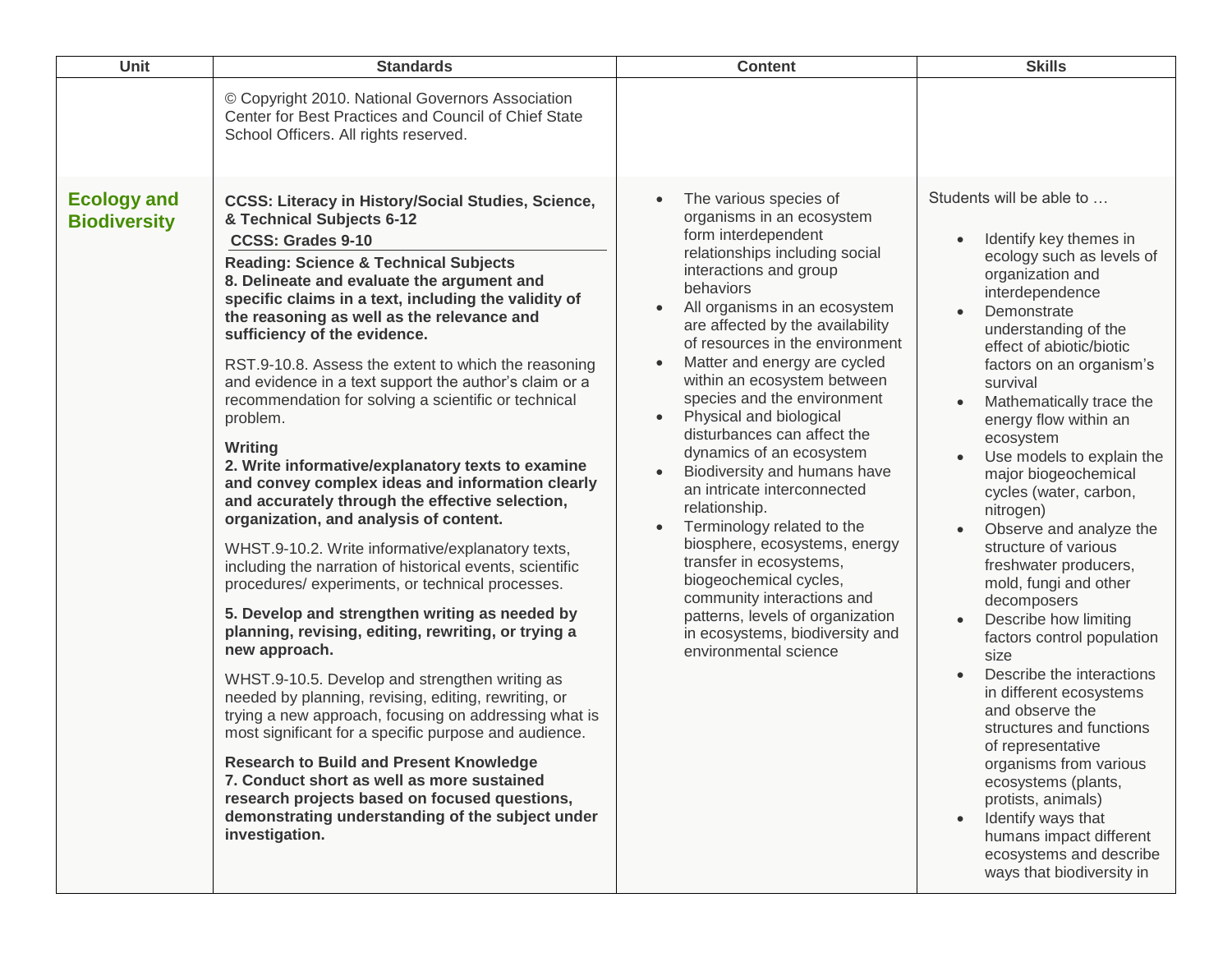| Unit<br><b>Standards</b>                                                                                                                                                                                                                                                                                                                                                                                                                                                                                                                                                                                                                                                                                                                                                                                                                                                                                                                                                                                                                                                                                                                                                                                                                                                                                   | <b>Skills</b>                                                                                                                                                                                                                                                        |
|------------------------------------------------------------------------------------------------------------------------------------------------------------------------------------------------------------------------------------------------------------------------------------------------------------------------------------------------------------------------------------------------------------------------------------------------------------------------------------------------------------------------------------------------------------------------------------------------------------------------------------------------------------------------------------------------------------------------------------------------------------------------------------------------------------------------------------------------------------------------------------------------------------------------------------------------------------------------------------------------------------------------------------------------------------------------------------------------------------------------------------------------------------------------------------------------------------------------------------------------------------------------------------------------------------|----------------------------------------------------------------------------------------------------------------------------------------------------------------------------------------------------------------------------------------------------------------------|
| WHST.9-10.7. Conduct short as well as more<br>sustained research projects to answer a question<br>(including a self-generated question) or solve a<br>problem; narrow or broaden the inquiry when<br>appropriate; synthesize multiple sources on the<br>subject, demonstrating understanding of the subject<br>under investigation.<br>CCSS: Grades 11-12<br><b>Reading: Science &amp; Technical Subjects</b><br><b>Key Ideas and Details</b><br>1. Read closely to determine what the text says<br>explicitly and to make logical inferences from it;<br>cite specific textual evidence when writing or<br>speaking to support conclusions drawn from the<br>text.<br>RST.11-12.1. Cite specific textual evidence to support<br>analysis of science and technical texts, attending to<br>important distinctions the author makes and to any<br>gaps or inconsistencies in the account.<br><b>Integration of Knowledge and Ideas</b><br>7. Integrate and evaluate content presented in<br>diverse formats and media, including visually and<br>quantitatively, as well as in words.<br>RST.11-12.7. Integrate and evaluate multiple sources<br>of information presented in diverse formats and media<br>(e.g., quantitative data, video, multimedia) in order to<br>address a question or solve a problem. | ecosystems is beneficial<br>to the quality of human<br>life<br>Design a solution that will<br>$\bullet$<br>help to conserve<br>resources, repair<br>damaged ecosystems,<br>protect ecosystems for<br>the future or minimize the<br>human impact on the<br>ecosystems |
| 8. Delineate and evaluate the argument and<br>specific claims in a text, including the validity of<br>the reasoning as well as the relevance and<br>sufficiency of the evidence.<br>RST.11-12.8. Evaluate the hypotheses, data, analysis,<br>and conclusions in a science or technical text, verifying<br>the data when possible and corroborating or<br>challenging conclusions with other sources of                                                                                                                                                                                                                                                                                                                                                                                                                                                                                                                                                                                                                                                                                                                                                                                                                                                                                                     |                                                                                                                                                                                                                                                                      |
| information.<br><b>CCSS: Mathematics</b><br><b>CCSS: HS: Num/Quantity</b>                                                                                                                                                                                                                                                                                                                                                                                                                                                                                                                                                                                                                                                                                                                                                                                                                                                                                                                                                                                                                                                                                                                                                                                                                                  |                                                                                                                                                                                                                                                                      |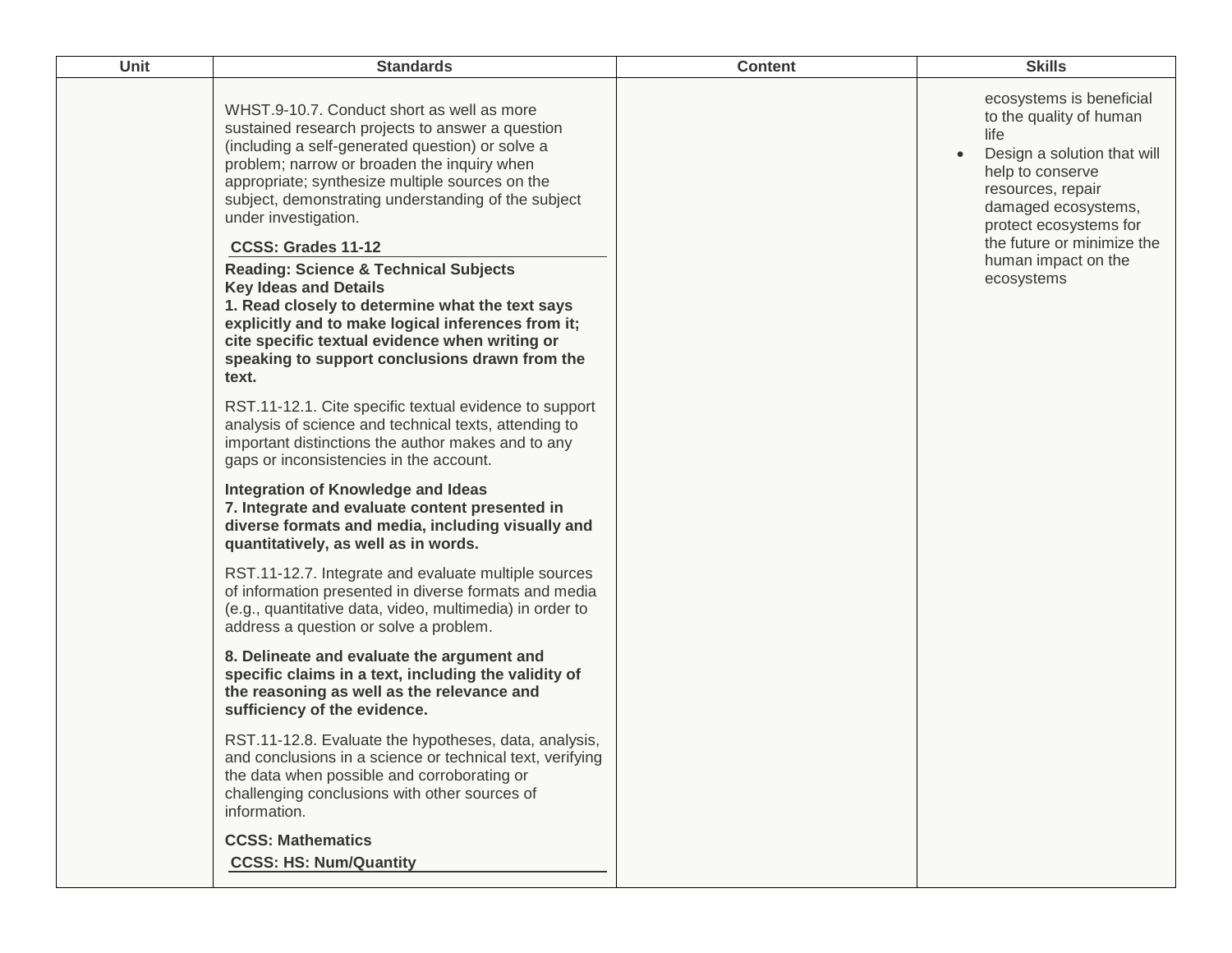| Unit | <b>Standards</b>                                                                                                                                                                                                                                   | <b>Content</b> | <b>Skills</b> |
|------|----------------------------------------------------------------------------------------------------------------------------------------------------------------------------------------------------------------------------------------------------|----------------|---------------|
|      | <b>Quantities</b><br>HSN-Q.A. Reason quantitatively and use units to<br>solve problems.                                                                                                                                                            |                |               |
|      | HSN-Q.A.1. Use units as a way to understand<br>problems and to guide the solution of multi-step<br>problems; choose and interpret units consistently in<br>formulas; choose and interpret the scale and the origin<br>in graphs and data displays. |                |               |
|      | HSN-Q.A.2. Define appropriate quantities for the<br>purpose of descriptive modeling.                                                                                                                                                               |                |               |
|      | HSN-Q.A.3. Choose a level of accuracy appropriate to<br>limitations on measurement when reporting quantities.                                                                                                                                      |                |               |
|      | <b>CCSS: HS: Modeling</b>                                                                                                                                                                                                                          |                |               |
|      | <b>Mathematical Practice</b><br><b>MP. The Standards for Mathematical Practice</b><br>describe varieties of expertise that mathematics<br>educators at all levels should seek to develop in<br>their students.                                     |                |               |
|      | MP.2. Reason abstractly and quantitatively.                                                                                                                                                                                                        |                |               |
|      | MP.4. Model with mathematics.<br><b>CCSS: HS: Stats/Prob</b><br><b>Interpreting Categorical &amp; Quantitative Data</b><br>HSS-ID.A. Summarize, represent, and interpret data<br>on a single count or measurement variable                         |                |               |
|      | HSS-ID.A.1. Represent data with plots on the real<br>number line (dot plots, histograms, and box plots).                                                                                                                                           |                |               |
|      | <b>Making Inferences &amp; Justifying Conclusions</b><br>HSS-IC.A. Understand and evaluate random<br>processes underlying statistical experiments                                                                                                  |                |               |
|      | HSS-IC.A.1. Understand that statistics is a process for<br>making inferences about population parameters based<br>on a random sample from that population.                                                                                         |                |               |
|      | HSS-IC.B. Make inferences and justify conclusions<br>from sample surveys, experiments and<br>observational studies                                                                                                                                 |                |               |
|      | HSS-IC.B.6. Evaluate reports based on data.                                                                                                                                                                                                        |                |               |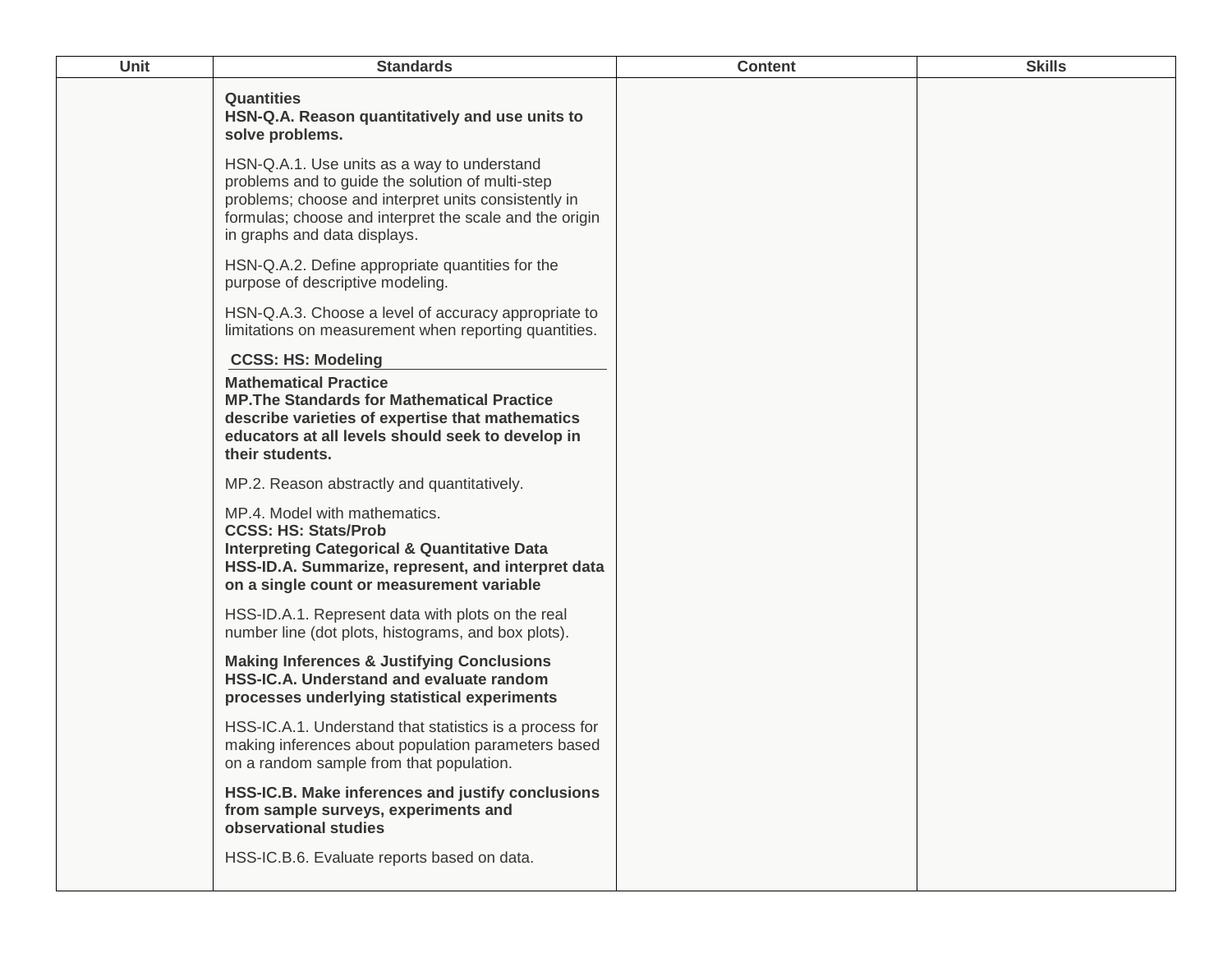| Unit | <b>Standards</b>                                                                                                                                                                                                                                                                                                                                                                                                                                                                                                                                                                                                                                                                                                                                                                                                 | <b>Content</b> | <b>Skills</b> |
|------|------------------------------------------------------------------------------------------------------------------------------------------------------------------------------------------------------------------------------------------------------------------------------------------------------------------------------------------------------------------------------------------------------------------------------------------------------------------------------------------------------------------------------------------------------------------------------------------------------------------------------------------------------------------------------------------------------------------------------------------------------------------------------------------------------------------|----------------|---------------|
|      | <b>NGSS: Disciplinary Core Ideas</b><br><b>NGSS: 9-12</b><br>LS2: Ecosystems: Interactions, Energy, and<br><b>Dynamics</b><br>LS2.A: Interdependent Relationships in<br><b>Ecosystems</b>                                                                                                                                                                                                                                                                                                                                                                                                                                                                                                                                                                                                                        |                |               |
|      | Ecosystems have carrying capacities, which are limits<br>to the numbers of organisms and populations they can<br>support. These limits result from such factors as the<br>availability of living and non-living resources and from<br>such challenges such as predation, competition, and<br>disease. Organisms would have the capacity to<br>produce populations of great size were it not for the<br>fact that environments and resources are finite. This<br>fundamental tension affects the abundance (number of<br>individuals) of species in any given ecosystem. (HS-<br>LS2-1), (HSLS2-2)                                                                                                                                                                                                                |                |               |
|      | LS2.B: Cycles of Matter and Energy Transfer in<br><b>Ecosystems</b>                                                                                                                                                                                                                                                                                                                                                                                                                                                                                                                                                                                                                                                                                                                                              |                |               |
|      | Photosynthesis and cellular respiration (including<br>anaerobic processes) provide most of the energy for<br>life processes. (HS-LS2-3)                                                                                                                                                                                                                                                                                                                                                                                                                                                                                                                                                                                                                                                                          |                |               |
|      | Plants or algae form the lowest level of the food web.<br>At each link upward in a food web, only a small fraction<br>of the matter consumed at the lower level is<br>transferred upward, to produce growth and release<br>energy in cellular respiration at the higher level. Given<br>this inefficiency, there are generally fewer organisms<br>at higher levels of a food web. Some matter reacts to<br>release energy for life functions, some matter is stored<br>in newly made structures, and much is discarded. The<br>chemical elements that make up the molecules of<br>organisms pass through food webs and into and out of<br>the atmosphere and soil, and they are combined and<br>recombined in different ways. At each link in an<br>ecosystem, matter and energy are conserved. (HS-<br>$LS2-4)$ |                |               |
|      | Photosynthesis and cellular respiration are important<br>components of the carbon cycle, in which carbon is<br>exchanged among the biosphere, atmosphere,                                                                                                                                                                                                                                                                                                                                                                                                                                                                                                                                                                                                                                                        |                |               |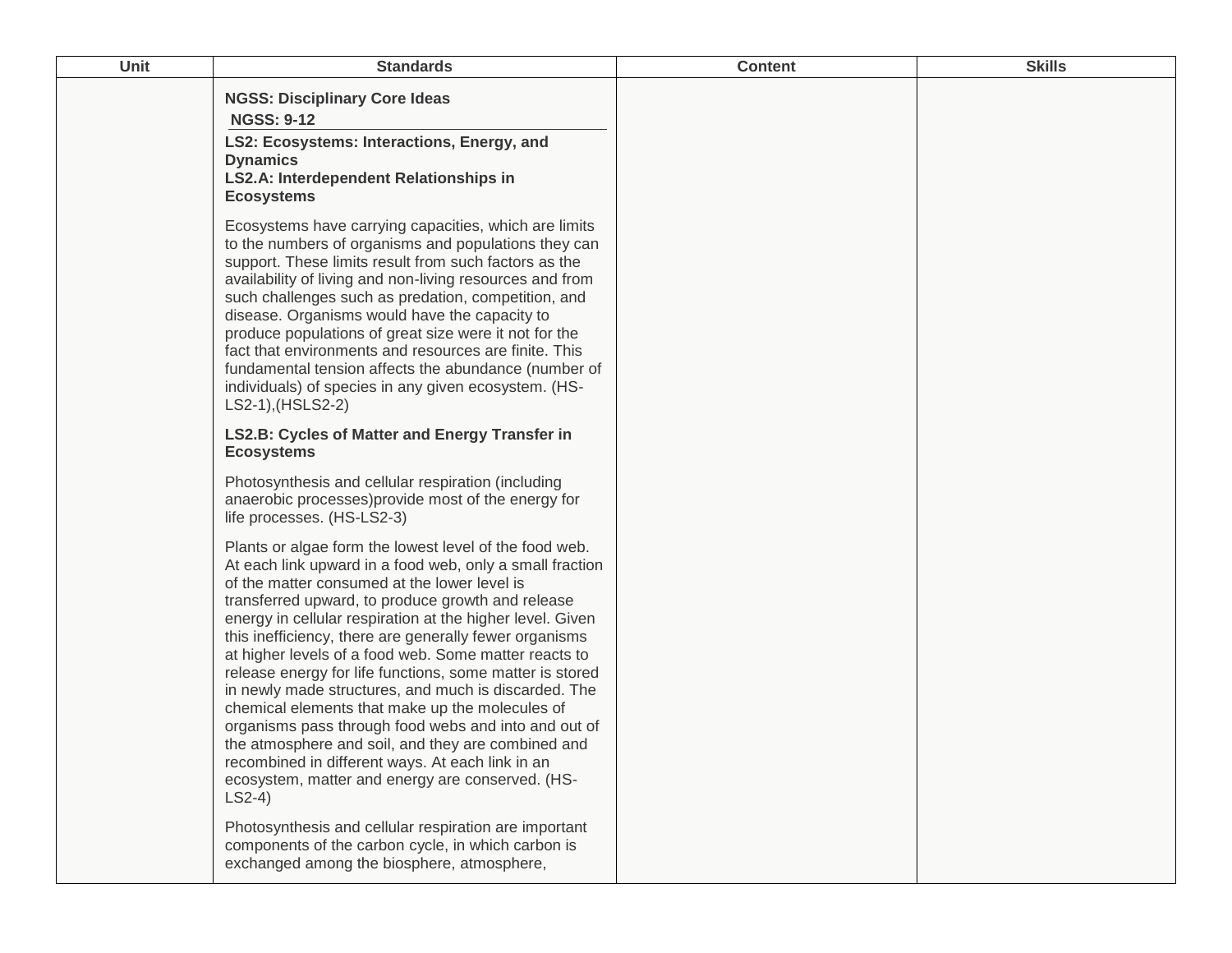| <b>Unit</b> | <b>Standards</b>                                                                                                                                                                                                                                                                                                                                                                                                                                                                                                                                                                                                | <b>Content</b> | <b>Skills</b> |
|-------------|-----------------------------------------------------------------------------------------------------------------------------------------------------------------------------------------------------------------------------------------------------------------------------------------------------------------------------------------------------------------------------------------------------------------------------------------------------------------------------------------------------------------------------------------------------------------------------------------------------------------|----------------|---------------|
|             | oceans, and geosphere through chemical, physical,<br>geological, and biological processes. (HS-LS2-5)                                                                                                                                                                                                                                                                                                                                                                                                                                                                                                           |                |               |
|             | LS2.C: Ecosystem Dynamics, Functioning, and<br><b>Resilience</b>                                                                                                                                                                                                                                                                                                                                                                                                                                                                                                                                                |                |               |
|             | A complex set of interactions within an ecosystem can<br>keep its numbers and types of organisms relatively<br>constant over long periods of time under stable<br>conditions. If a modest biological or physical<br>disturbance to an ecosystem occurs, it may return to<br>its more or less original status (i.e. the ecosystem is<br>resilient), as opposed to becoming a very different<br>ecosystem. Extreme fluctuations in conditions or the<br>size of any population, however, can challenge the<br>functioning of ecosystems in terms of resources and<br>habitat availability. (HS-LS2-2), (HS-LS2-6) |                |               |
|             | Moreover, anthropogenic changes (induced by human<br>activity) in the environment-including habitat<br>destruction, pollution, introduction of invasive species,<br>overexploitation, and climate change-can disrupt an<br>ecosystem and threaten the survival of some species.<br>$(HS-LS2-7)$                                                                                                                                                                                                                                                                                                                 |                |               |
|             | <b>LS2.D: Social Interactions and Group Behavior</b>                                                                                                                                                                                                                                                                                                                                                                                                                                                                                                                                                            |                |               |
|             | Group behavior has evolved because membership can<br>increase the chances of survival for individuals and<br>their genetic relatives. (HSLS2-8)                                                                                                                                                                                                                                                                                                                                                                                                                                                                 |                |               |
|             | <b>LS4: Biological Evolution: Unity and Diversity</b><br><b>LS4.D: Biodiversity and Humans</b>                                                                                                                                                                                                                                                                                                                                                                                                                                                                                                                  |                |               |
|             | Biodiversity is increased by the formation of new<br>species (speciation) and decreased by the loss of<br>species (extinction). (secondary to HSLS2-7)                                                                                                                                                                                                                                                                                                                                                                                                                                                          |                |               |
|             | Humans depend on the living world for the resources<br>and other benefits provided by biodiversity. But human<br>activity is also having adverse impacts on biodiversity<br>through overpopulation, overexploitation, habitat<br>destruction, pollution, introduction of invasive species,<br>and climate change. Thus sustaining biodiversity so<br>that ecosystem functioning and productivity are<br>maintained is essential to supporting and enhancing<br>life on Earth. Sustaining biodiversity also aids                                                                                                 |                |               |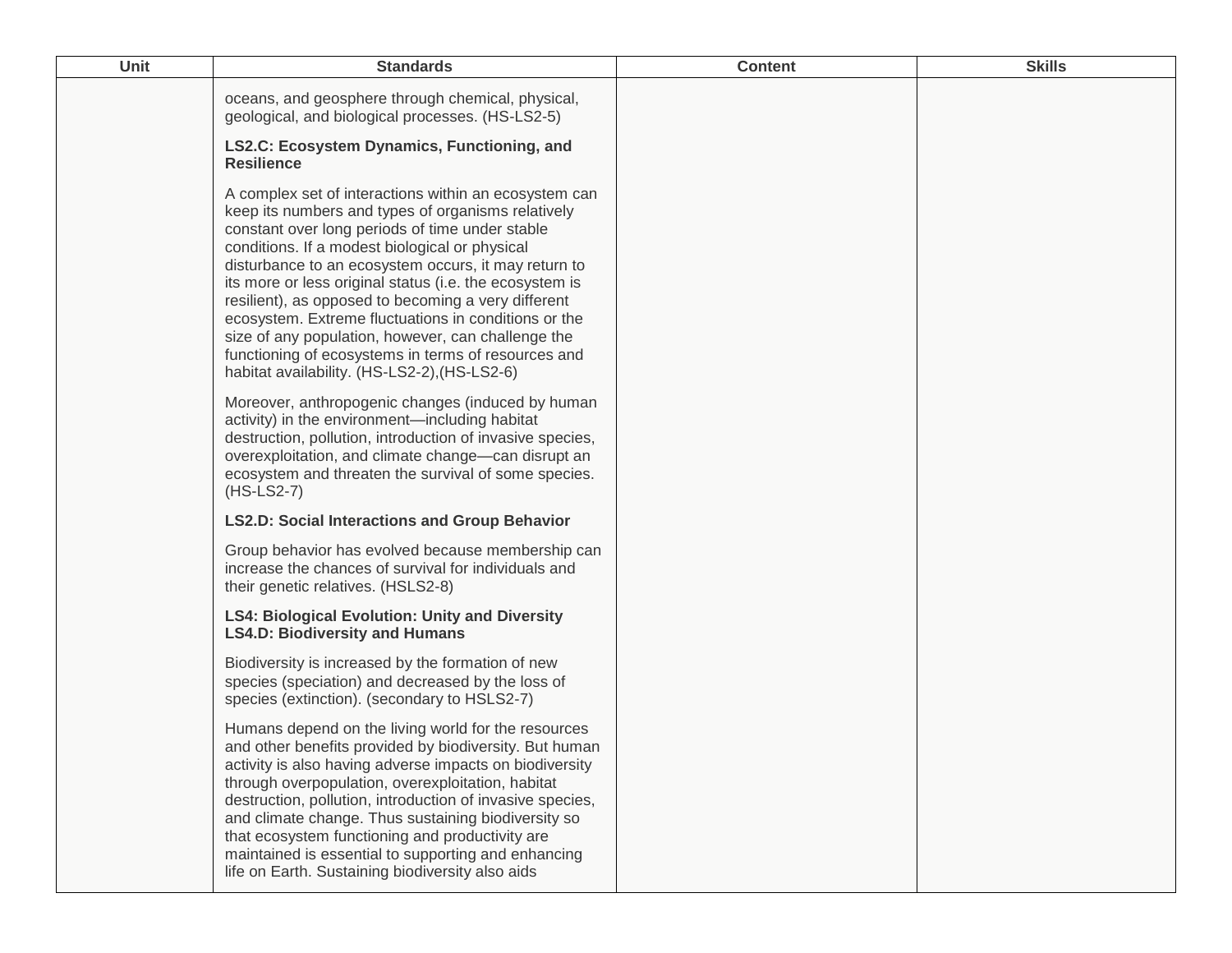| Unit | <b>Standards</b>                                                                                                                                                                                                                                                                 | <b>Content</b> | <b>Skills</b> |
|------|----------------------------------------------------------------------------------------------------------------------------------------------------------------------------------------------------------------------------------------------------------------------------------|----------------|---------------|
|      | humanity by preserving landscapes of recreational or<br>inspirational value. (secondary to HS-LS2-7)(HS-LS4-<br>6)                                                                                                                                                               |                |               |
|      | <b>ESS2: Earth's Systems</b><br>ESS2.E:Biogeology                                                                                                                                                                                                                                |                |               |
|      | The many dynamic and delicate feedbacks between<br>the biosphere and other Earth systems cause a<br>continual co-evolution of Earth's surface and the life<br>that exists on it. (HS-ESS2-7)                                                                                     |                |               |
|      | <b>ESS3: Earth and Human Activity</b><br><b>ESS3.A: Natural Resources</b>                                                                                                                                                                                                        |                |               |
|      | Resource availability has guided the development of<br>human society.(HS-ESS3-1)                                                                                                                                                                                                 |                |               |
|      | All forms of energy production and other resource<br>extraction have associated economic, social,<br>environmental, and geopolitical costs and risks as well<br>as benefits. New technologies and social regulation<br>scan change the balance of these factors. (HS-ESS3-<br>2) |                |               |
|      | <b>ESS3.C: Human Impacts on Earth Systems</b>                                                                                                                                                                                                                                    |                |               |
|      | The sustainability of human societies and the<br>biodiversity that supports them requires responsible<br>management of natural resources. (HS-ESS3-3)                                                                                                                            |                |               |
|      | <b>ESS3.D: Global Climate Change</b>                                                                                                                                                                                                                                             |                |               |
|      | Though the magnitudes of human impacts are greater<br>than they have ever been, so too are human abilities to<br>model, predict, and manage current and future<br>impacts. (HS-ESS3-5)                                                                                           |                |               |
|      | Through computer simulations and other studies,<br>important discoveries are still being made about how<br>the ocean, the atmosphere, and the biosphere interact<br>and are modified in response to human activities. (HS-<br>ESS3-6)                                            |                |               |
|      | PS3: Energy<br>PS3.D: Energy in Chemical Processes and<br><b>Everyday Life</b>                                                                                                                                                                                                   |                |               |